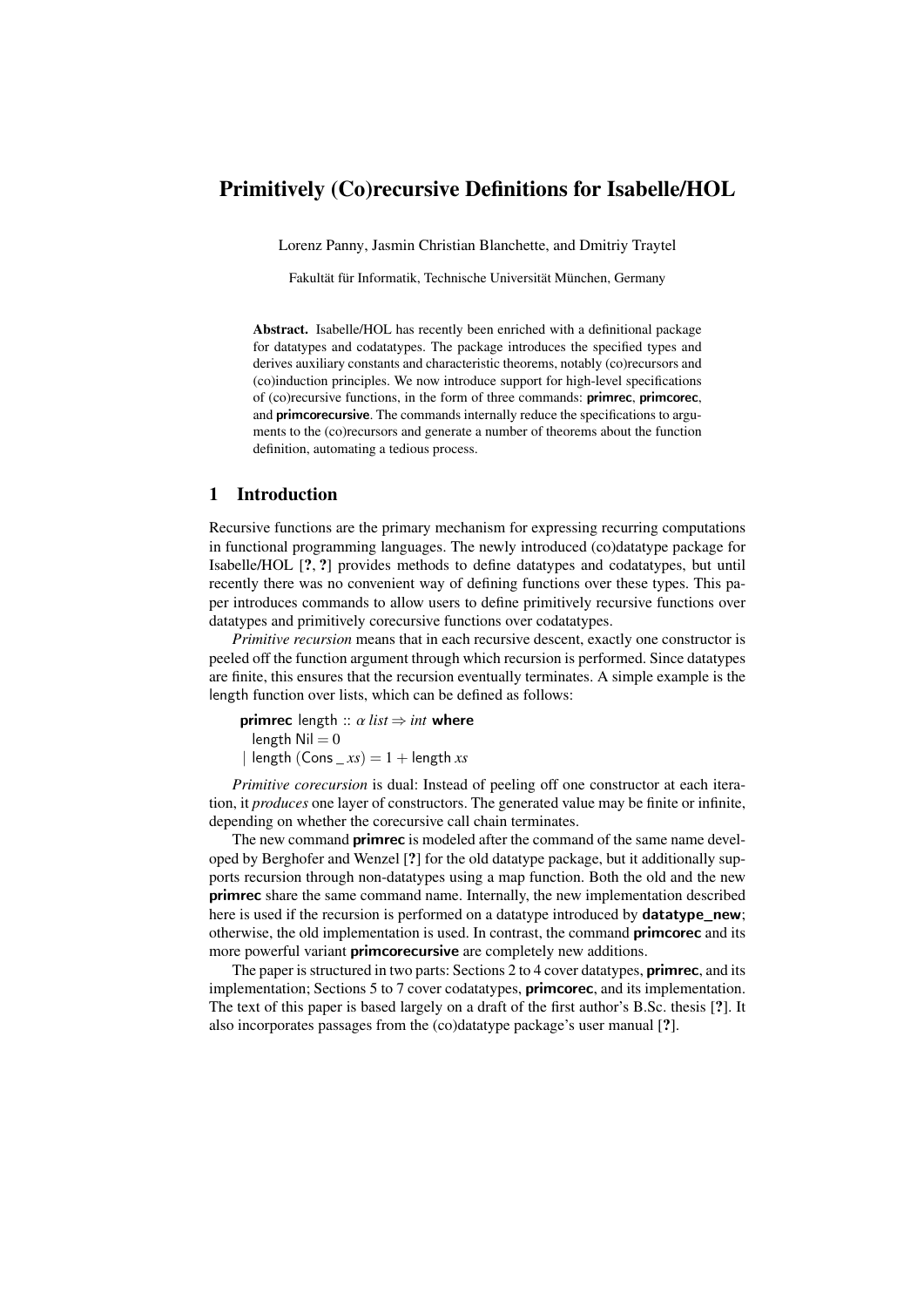# <span id="page-1-0"></span>2 Background: Datatypes

A fundamental concept in most, if not all, typed functional programming languages is that of freely generated datatypes. They are the main way to create new types and combine existing types into more complex (and useful) types. Probably the most popular example is the datatype of (finite) lists over an element type  $\alpha$ , which can be defined by

**datatype** new  $\alpha$  *list* (map: map) = null: Nil | Cons (hd:  $\alpha$ ) (tl:  $\alpha$  *list*)

The **datatype** new command is provided by the new (co)datatype package. Here, it introduces the type  $\alpha$  *list* generated freely by two constructors:

- Nil, which represents an empty list and can be tested using null ::  $\alpha$  *list*  $\Rightarrow$  *bool*;
- Cons, which takes two arguments of types  $\alpha$  and  $\alpha$  *list* and *constructs* a new list from a single item (the new list's *h*ea*d*) and the rest of the list (its *t*ai*l*).

This simple example shows a basic concept of datatypes: They can recursively contain a number of other types, including themselves. A function that takes a (recursive) datatype as one of its argument types can thus re-apply itself to the nested value.

The **datatype\_new** command supports the definition of mutually recursive datatypes. These are characterized by the simultaneous specification of two or more datatypes that recursively contain each other in some of their constructor arguments. A typical example is the type of finitely branching trees of finite depth and associated (finite) forests that do not use a universal list type:

**datatype** new  $\alpha$  *tree0* = Node0 (tval0:  $\alpha$ ) (children0:  $\alpha$  *forest*) and  $\alpha$  *forest* = FNil | FCons (fhd:  $\alpha$  *tree0*) (ftl:  $\alpha$  *forest*)

The command requires that each set of mutually recursive datatypes have identical type arguments (here,  $\alpha$ ). Another, more complex example is a representation for a simple arithmetic expression language:

```
datatype_new expr = XSum expr_sum | XProd expr_prod | XConst nat
      and expr_sum = Sum expr expr
     and expr_prod = Prod expr expr
```
In addition to mutual recursion, it is often desirable to incorporate existing datatypes into newly defined types. This makes it possible to reason more modularly about the datatype and to reuse existing libraries. For example, the more modular way to specify a type such as α *tree0* reuses the generic *list* type constructor instead of introducing a dedicated *forest* type:

datatype\_new  $\alpha$  *tree* = Node (tval:  $\alpha$ ) (children:  $\alpha$  *tree list*)

Similarly, binary trees can be defined via

**datatype\_new**  $\alpha$  *option* = is\_none: None | Some (the:  $\alpha$ ) datatype\_new α *btree* <sup>=</sup> BNode (bval: α) (left: α *btree option*) (right: α *btree option*)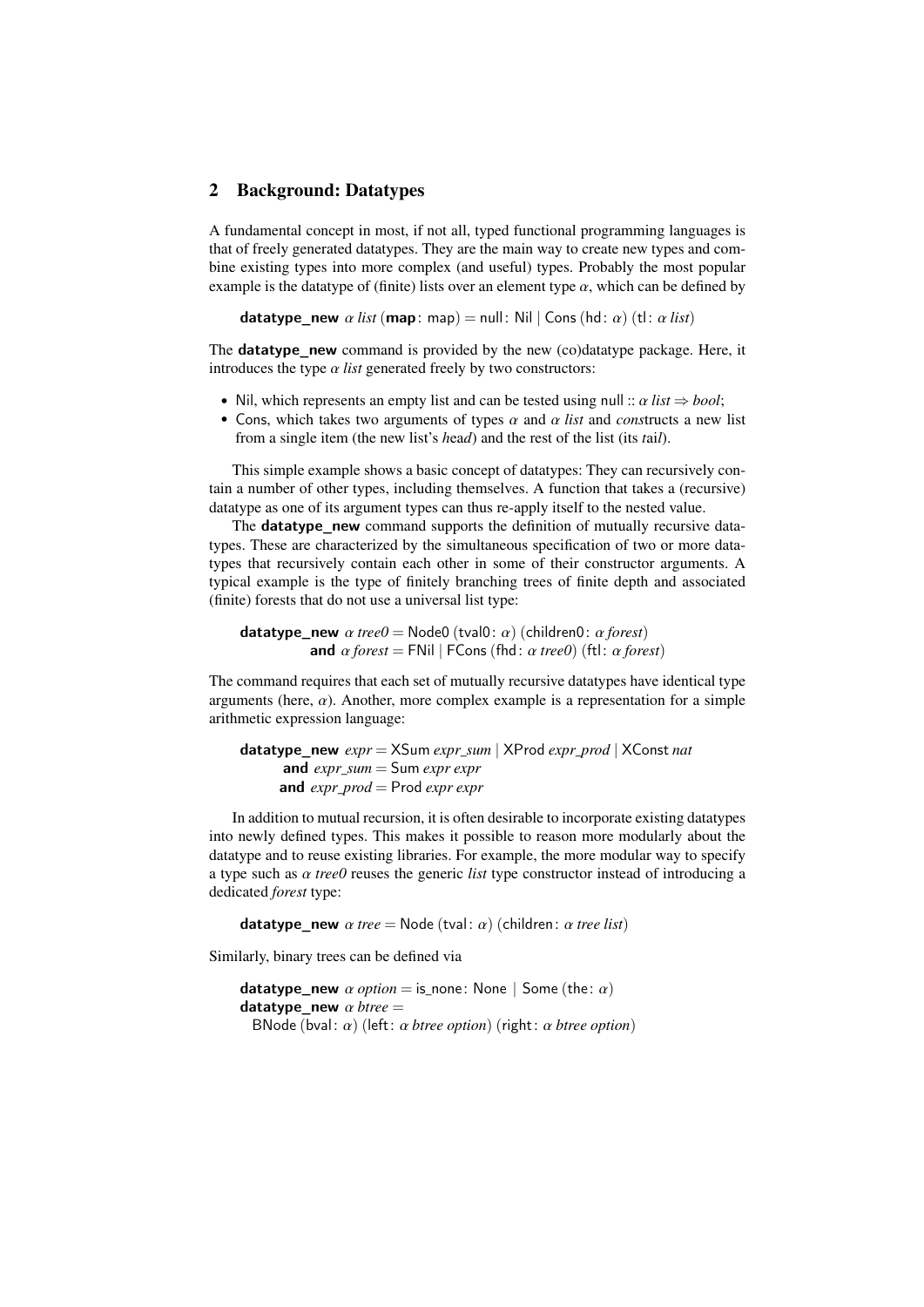where  $\alpha$  *btree* is nested inside the *option* type. In general, nested recursion arises when a datatype recursively occurs under an existing type constructor.

The datatype\_new command allows combinations of mutual and nested recursion through datatypes, through the right-hand side of the function type  $\alpha \Rightarrow \beta$ , and through other well-behaved type constructors such as *fset* (finite set), as long as the defined type is nonempty. These well-behaved type constructors are called *bounded natural functors* (*BNFs*) [?]. BNFs are equipped with a map function (or functorial action), one or more set functions (or natural transformations), and a cardinality bound that makes the (co)datatype constructions possible.

## 3 Specification of Primitively Recursive Functions

Recursive functions over datatypes can be specified using the **primrec** command, which supports primitive recursion, or using the more general fun, function, or partial function commands [?,?]. Here, the focus is on **primrec**. Despite its relative simplicity, it provides a number of advantages over the alternatives:

- *It never emits any proof obligations.* In particular, it accepts certain mutually recursive functions that are rejected by fun and for which a manual termination proof is necessary with function.
- *It is fast and lightweight.* The internal reduction of user specifications to arguments of the recursor generated by **datatype\_new** is a straightforward syntactic transformation that requires no induction nor any other sophisticated reasoning principle.
- *It has few dependencies.* As a result, it is loaded at an early stage in the Isabelle/HOL bootstrapping process, before any of its rivals.

## 3.1 Simple Recursion

A primitively recursive function over a datatype  $\bar{\tau}$  *κ* peels off one constructor in each recursive descent. For simply recursive types, the function definitions are of the form

**primec** 
$$
f :: \bar{\sigma} \Rightarrow \bar{\tau} \kappa \Rightarrow \bar{\upsilon} \Rightarrow \beta
$$
 where  
\n $f \bar{w}_1 (C_1 \bar{x}_1) \bar{y}_1 = t_1$   
\n $\vdots$   
\n $| f \bar{w}_m (C_m \bar{x}_m) \bar{y}_m = t_m$ 

where the  $C_i$ 's are  $\kappa$ 's constructors and the  $\bar{x}_i$ 's are their arguments (in curried form). The right-hand sides  $t_i$  may involve recursive calls of the form  $f \overline{w} x_{i i} \overline{y}$ . The constructor patterns  $C_i$   $\bar{x}_i$  may appear at an arbitrary argument position, but its position must be consistent among the equations for f. No further pattern matching in the constructor pattern is supported, nor is pattern matching allowed for the remaining arguments to f.

The functions app (append) and rev (reverse) are examples of primitively recursive functions: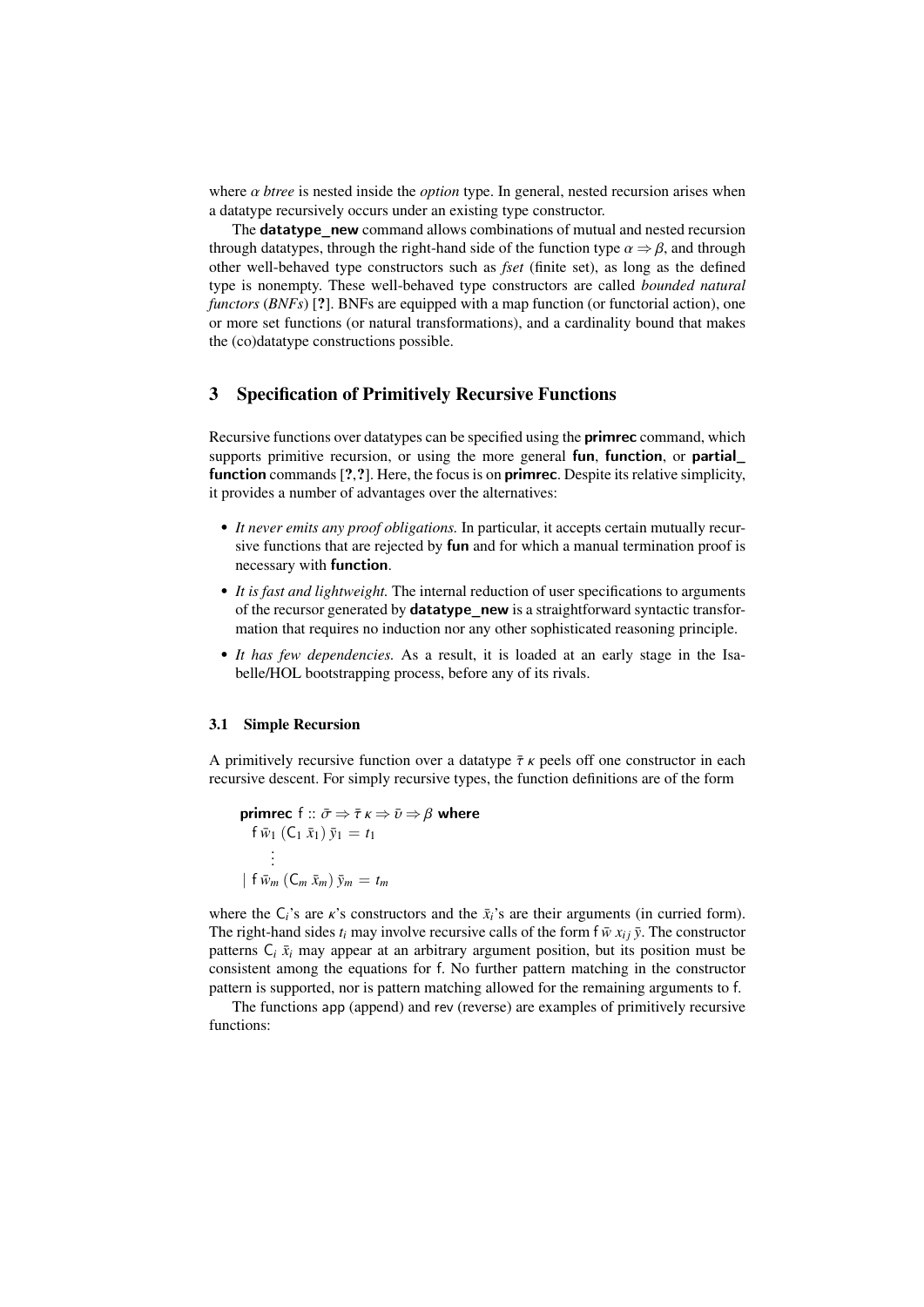**primrec** app ::  $\alpha$  *list*  $\Rightarrow$   $\alpha$  *list*  $\Rightarrow$   $\alpha$  *list* where  $app$  Nil  $=$  id  $|$  app  $(Cons x x s) = Cons x \circ app x s$ **primrec** rev ::  $\alpha$  *list*  $\Rightarrow$   $\alpha$  *list* where  $rev$  Nil = Nil  $\vert$  rev (Cons  $x xs) =$  app (rev  $xs$ ) (Cons  $x$  Nil)

The primrec command expects to find an equation for each of the datatype's constructors; otherwise, it prints a warning. The *nonexhaustive* option can be used to suppress the warning:

**primrec** (*nonexhaustive*) hd ::  $\alpha$  *list*  $\Rightarrow \alpha$  where hd  $(Const x_ ) = x$ 

# 3.2 Mutual Recursion

Recursion over *m* mutually recursive datatypes  $\bar{\tau}$  κ<sub>1</sub>, ...,  $\bar{\tau}$  κ<sub>m</sub> generally requires *m* mutually recursive functions. This is achieved using the syntax

```
primrec
   f_1 :: \cdots \Rightarrow \overline{\tau} \kappa_1 \Rightarrow \cdots \Rightarrow \sigma_1 and
          .
          .
          .
   f_m :: \cdots \Rightarrow \overline{\tau} \kappa_m \Rightarrow \cdots \Rightarrow \sigma_mwhere
   f_1 ... (C_{11} \bar{x}_{11}) ... = ...
          .
          .
          .
 | f_1 ... (C_{1k_1} \bar{x}_{1k_1}) ... = ....
          .
          .
 | f_m ... (C_{m1} \bar{x}_{m1}) ... = ....
          .
          .
 | f_m ... (C_{mk_m} \bar{x}_{mk_m}) ... = ...
```
The right-hand sides may contain recursive calls to any of the functions f*<sup>i</sup>* . For example, arithmetic expressions represented by the datatypes introduced in Section [2](#page-1-0) can be evaluated recursively as follows:

# primrec

```
eval :: expr ⇒ nat and
  eval_sum :: expr\_sum \Rightarrow nat and
  eval_prod :: expr_prod ⇒ nat
where
  eval (XSum s) = eval sum s| \operatorname{eval}(X\text{Prod } p) = \text{eval } \text{prod } p\text{eval}(\text{XConst } c) = c|eval sum (Sum a b) = eval a + eval b|eval_prod (Prod a b) = eval a * eval b
```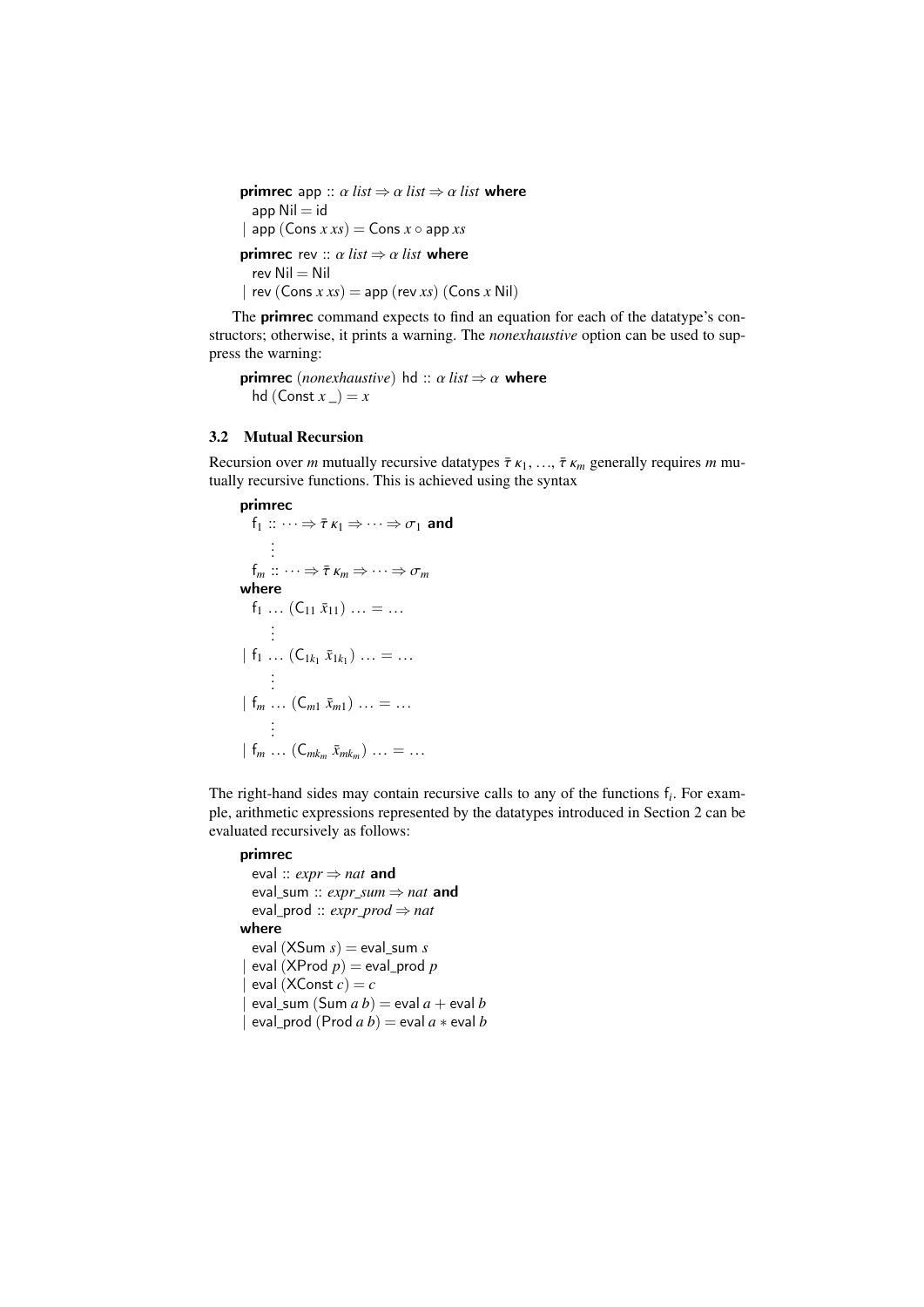#### 3.3 Nested Recursion

In addition to the mechanisms described in the previous subsections, some datatypes are defined by nested recursion. This arises whenever a datatype is embedded inside another type constructor. For example, the *tree* datatype contains itself in the second argument to the Node constructor, nested inside the *list* datatype. In such cases, it is possible to recurse through the nesting BNF's map function (which is simply called map for *list*):

**primrec** mirror ::  $\alpha$  *tree*  $\Rightarrow$   $\alpha$  *tree* where mirror (Node  $x cs$ ) = Node  $x$  (rev (map mirror  $cs$ ))

As a rule, the indirect recursive call must be a map term that follows the structure of the nesting at the type level (e.g., map f). The functions being mapped must be either the identity (id or  $\lambda x$ . *x*) or the recursive function being defined (e.g., f), and the argument to the map term must be an unmodified constructor argument (e.g., *cs*). There are some exceptions: Instead of map  $g$  (map ... (map  $f(x)$ )...), where f is one of the functions being defined, users are allowed to write the more natural map ( $g \circ \cdots \circ f$ ) *x* or even map  $(\lambda v, g (... (f v) ...)) x$ . This last form is especially useful when the mapped function expect nonrecursive arguments after its recursive argument, as in the next example:

**primrec** tree\_apply ::  $(\alpha \Rightarrow \alpha)$  *tree*  $\Rightarrow \alpha \Rightarrow \alpha$  *tree* where tree\_apply (Node  $v cs$ )  $x =$  Node  $(v x)$  (map  $(\lambda t$ . tree\_apply  $t (v x)$ )  $cs$ )

The tree apply function builds a tree of values from a tree of self-mappings and an initial value, storing all intermediate values along the paths from the root to the leaves. For this definition, the  $\lambda$ -abstraction style is more intuitive than the alternatives:

```
Node (v x) (map ((\lambda r. r (v x)) \circ tree_apply) cs)
Node (v x) (map (\lambda r. r (v x)) (map tree_apply cs))
```
# 3.4 Nested-as-Mutual Recursion

For compatibility with the old datatype package, but also because this can be convenient in its own right, users can treat nested recursive datatypes as if they were mutually recursive. This is supported if the recursion takes place through other (new-style) datatypes. For example:

## primrec

filter\_subtree ::  $(\alpha \Rightarrow bool) \Rightarrow \alpha$  *tree*  $\Rightarrow \alpha$  *tree* and filter subtrees ::  $(\alpha \Rightarrow bool) \Rightarrow \alpha$  *tree list*  $\Rightarrow \alpha$  *tree list* where filter subtree *p* (Node *x ts*) = Node *x* (if *p x* then filter subtrees *p ts* else Nil)  $filter$  subtrees  $Nil = Nil$ | filter\_subtrees  $p$  (Cons  $t$   $ts$ ) = Cons (filter\_subtree  $p$   $t$ ) (filter\_subtrees  $p$   $ts$ )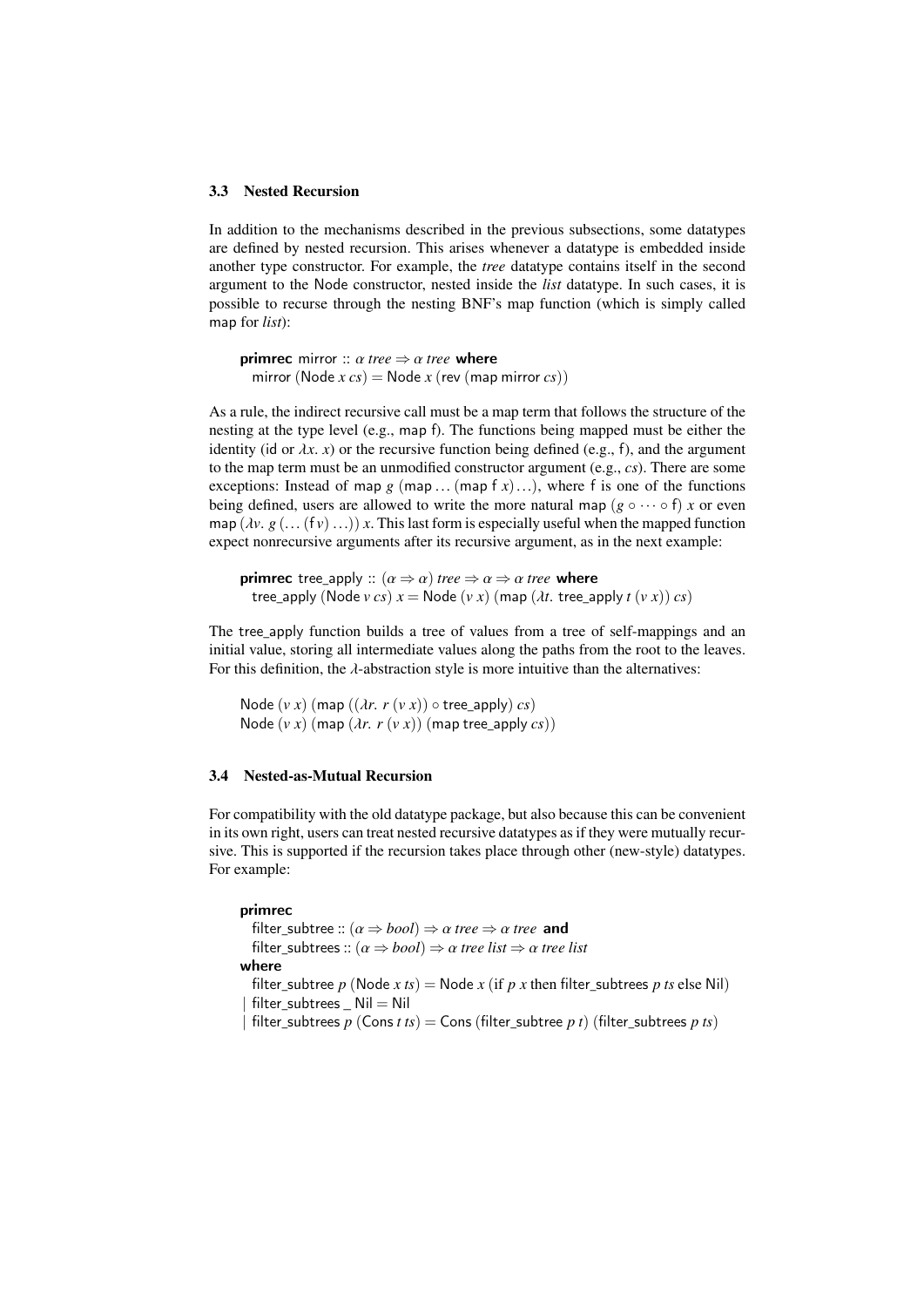## <span id="page-5-0"></span>4 Implementation of Primitively Recursive Functions

In the absence of primrec, users could define recursive functions using suitable arguments to *recursors* associated with the datatypes on which they want to recurse. Using the theorems associated with the recursors, it is then possible to prove statements about the defined functions. The **primrec** command automates this process: Given high-level specifications of a function's desired behavior, it synthesizes a recursor-based definition and derives the user specification as theorems.

## 4.1 Recursors

Recursors encode the most general form of primitive recursion over a datatype. For example, the types  $\alpha$  *list* and  $\alpha$  *tree* introduced in Section [2](#page-1-0) are equipped with the recursors

rec\_list ::  $\beta \Rightarrow (\alpha \Rightarrow \alpha \text{ list } \Rightarrow \beta \Rightarrow \beta) \Rightarrow \alpha \text{ list } \Rightarrow \beta$ rec tree ::  $\beta \Rightarrow (\alpha \Rightarrow (\alpha \text{ tree} \times \beta) \text{ list } \Rightarrow \beta) \Rightarrow \alpha \text{ tree } \Rightarrow \beta$ 

characterized by the following equations:

*list.rec*: rec list  $n$   $\text{Nil} = n$  $rec\_list n c (Cons y ys) = c y ys (rec\_list n c ys)$ *tree.rec*: rec\_tree  $e n$  TEmpty =  $e$ rec tree *e n* (Node *x ts*) =  $n x$  (map ( $\lambda t$ . (*t*, rec tree *e n t*)) *ts*)

Given a recursor that takes  $k$  arguments, we will refer to the first  $k-1$  arguments as its *behavioral functions*. For *list*, the behavioral functions *n* and *c* encode the behavior for the Nil and Cons cases, respectively. Notice that *c* is given not only the head (*y*) and tail (*ys*) of the list but also the result of the recursive call of rec\_list *n c* on the tail. For *tree*, the results of the recursive calls are paired with their arguments inside a list, as reflected in the type  $(\alpha \text{ tree} \times \beta)$ *list.* 

Using the recursor for lists, the length function can be defined as follows:

**definition** length ::  $\alpha$  *list*  $\Rightarrow$  *nat* where length = rec\_list 0  $(\lambda$  *r.* 1+*r*)

From this definition and the *list.rec* properties, it is easy to derive a high-level characterization of the length function:

```
lemma length_simps[simp] :
 length Nil = 0length (Cons x xs) = 1 + length xsunfolding length_def list.rec by safe
```
A set of recursors associated with mutually recursive datatypes takes one behavioral function per constructor as arguments. They serve as a description of how the constructor arguments and the results of recursive calls are combined to give the desired return values. In general: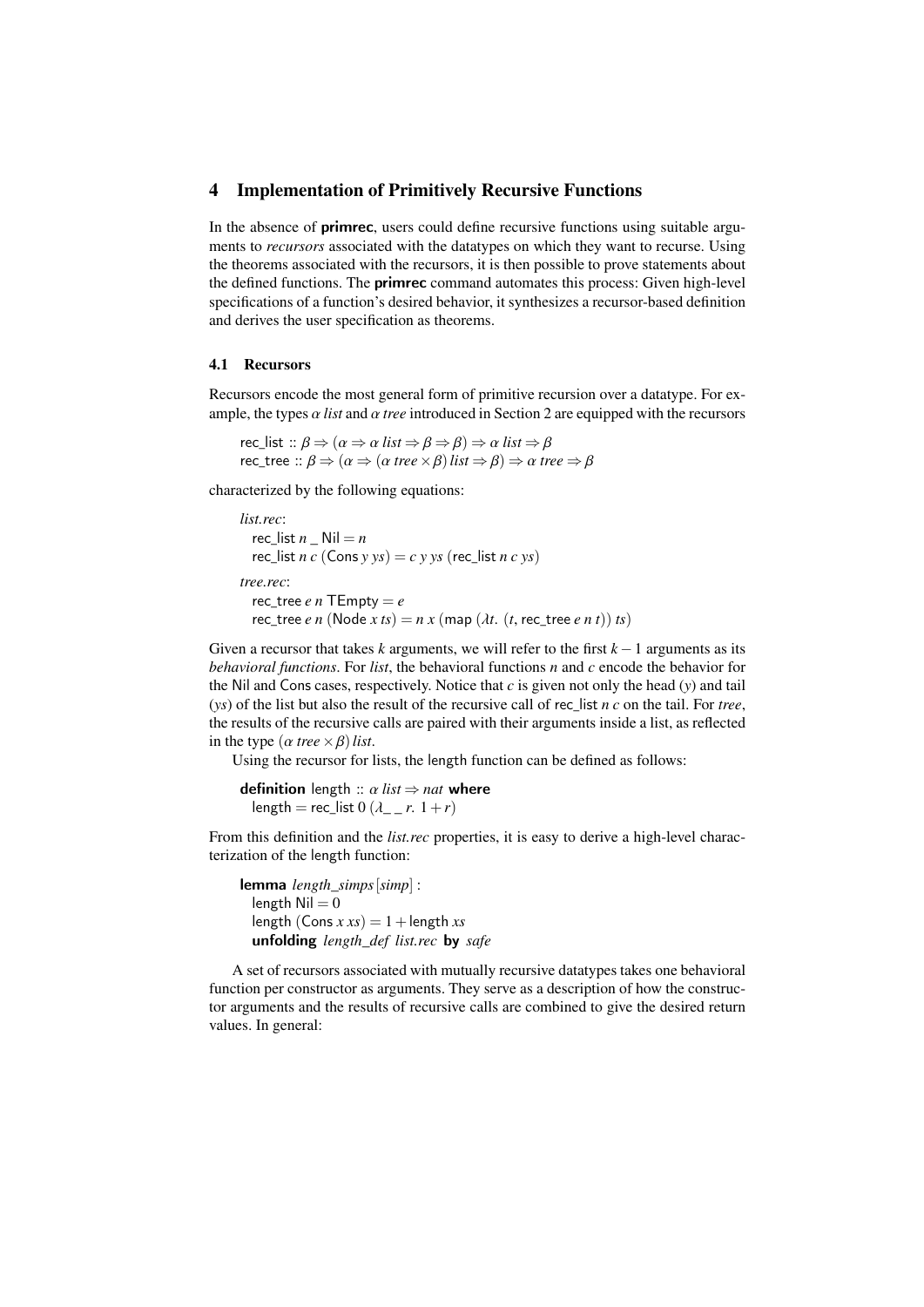- Constructor arguments on which recursion cannot be performed are passed as is to the behavioral functions.
- Constructor arguments *x* on which direct or mutual recursion can be performed are passed together with the result *y* of passing *x* to a recursive call.
- Constructor arguments on which nested recursion through a map function can be performed contain pairs  $(x, y)$  that combine the original value x before the recursion (the *pre* value) and the recursive call's result *y* (the *post* value).

In the mutual case, each datatype partaking in mutual recursion has its own recursor, but the recursors differ only in the last argument and in the result type. Each recursor serves thus as its type's entry point to mutual recursion.

# 4.2 General Procedure

The general procedure implemented by **primrec** performs the following steps:

- 1. From each equation, extract the following information:
	- the function that the equation talks about;
	- the recursive type (deduced from the function's argument types and the position of the constructor pattern);
	- the pattern-matched constructor and the names of its arguments;
	- the names and types of the other arguments;
	- the equation's right-hand side.
- 2. Query the datatype database to obtain the relevant information (constructors, recursors, theorems) about the recursive types. If nested-as-mutual recursion takes place (as can be detected from the recursive types and the shape of the recursive calls on the right-hand sides), suitable recursors and theorems are derived at this stage [?].
- 3. Traverse the right-hand side of each equation in order to locate recursive calls and replace them by a nonrecursive term that will eventually use the additional arguments the recursor provides to describe the recursion.
- 4. Introduce  $\lambda$ -abstractions in front of each of these modified right-hand sides and use them as behavioral functions, filling up missing specifications with undefined.
- 5. For each recursor, permute the resulting term's arguments using  $\lambda$ -abstractions to pull the constructor to the front and define the desired function as equal to this term.
- 6. Using the recursor theorems, prove that the definition fulfills the user specification (the function's characteristic theorems).

## 4.3 Eliminating Recursive Calls

The second step of the procedure described above depends on information about the structure of recursion in the upcoming definition. This poses a chicken-and-egg problem, since it is specifically this step that supplies all the information about the involved types and their properties. To overcome this difficulty, the process of eliminating recursion from the specification is divided into two steps. First, everything that looks like a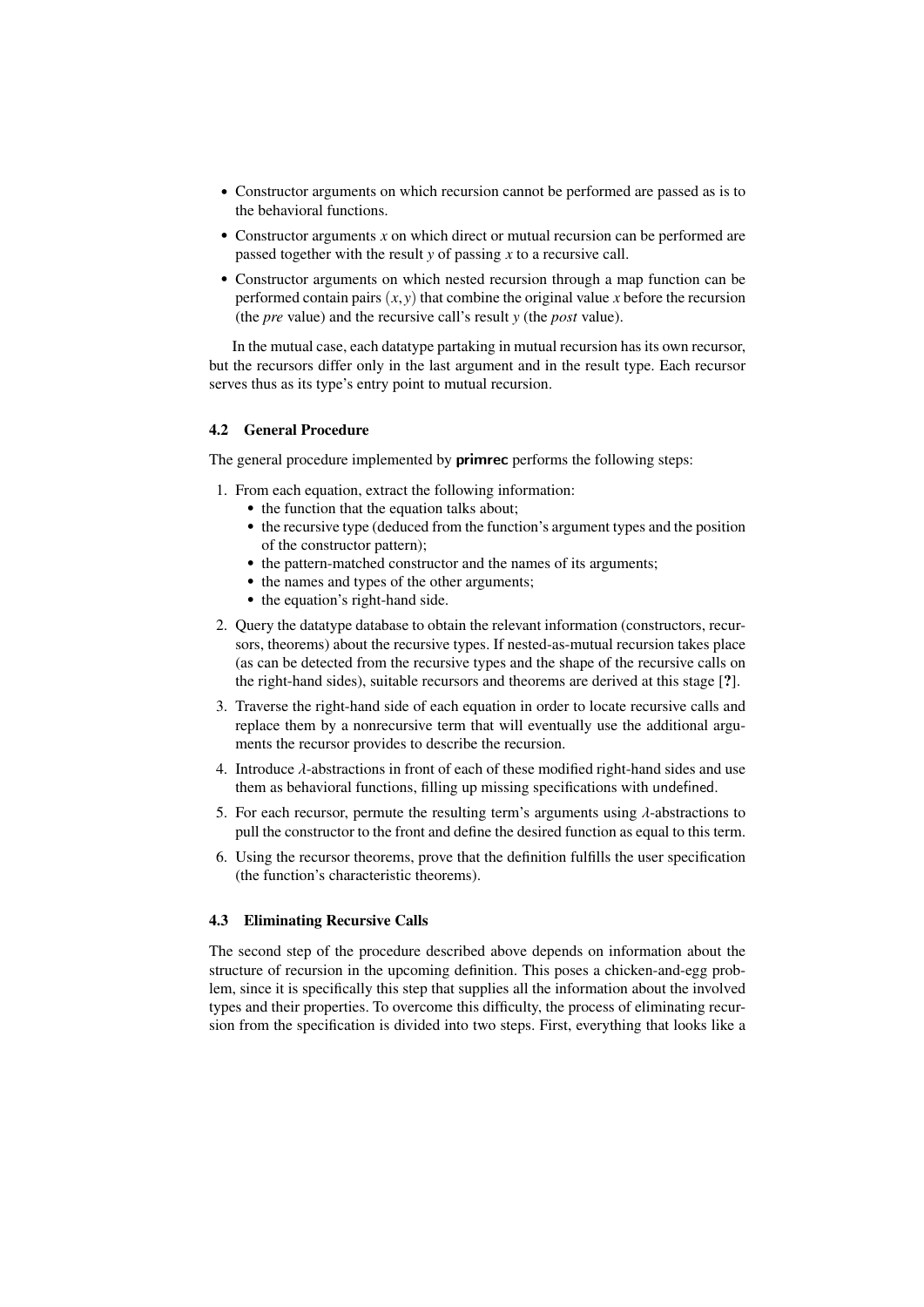recursive call is extracted and passed to the underlying machinery, and the structure of the calls is checked against the information from the datatype database. In the second step, the exact datatype information is used to replace the recursive terms by a recursorbased equivalent.

In more detail, for an equation

$$
f_m \bar{l}(C \bar{x}) \bar{r} = rhs
$$

the following steps are performed:

- 1. Starting with *t* set to *rhs*, do the following:
	- 1.1. If *t* is of the form  $\lambda v$ , *t'*, recursively apply this procedure to *t'*.<br>1.2. If *t* is not a function application, stop, Otherwise, write *t* as *C*
	- 1.2. If *t* is not a function application, stop. Otherwise, write *t* as  $G a_1 \ldots a_k$ , where *G* is not an application.
	- 1.3. If none of the  $a_j$ 's is a constructor argument  $x_i$ , this is not a recursive call. Since there might be recursive calls in composite subterms, recursively apply this procedure to *G* and each of the *aj*'s.
	- 1.4. Define *g* as the partial application of *G* to the longest prefix  $a_1, \ldots, a_j$  such that none of its elements are a constructor argument  $x_i$ . This means that  $t =$  $G a_1 \dots x_i \dots a_k = g x_i \dots$  If *g* does not contain any of the f<sub>*j*</sub>'s as a subterm, stop. Otherwise *g* is recursively applied to *x* and *t* is a recursive call stop. Otherwise,  $g$  is recursively applied to  $x_i$  and  $t$  is a recursive call.
- 2. Traverse the right-hand side *rhs* again to convert any legal recursive calls to terms that use the additional arguments passed by the recursor. This involves applying the following transformations to a term *g x<sup>i</sup>* :
	- 2.1. If *g* does not contain any of the f*j*'s and either no recursion or mutual recursion can be performed through  $x_i$ , replace  $x_i$  by the corresponding  $x_i$  argument to the behavioral function.
	- 2.2. If *g* does not contain any of the f*j*'s and nested recursion can be performed through  $x_i$ , replace  $x_i$  by map fst  $z_i$ , where map is  $x_i$ 's type's map function and  $z_i$  is the argument to the behavioral function that contains pairs  $(x, y)$  of pre and post values post values.
	- 2.3. If *g* is one of the  $f_j$ , replace *g*  $x_i$  by the corresponding  $y_i$  argument to the behavioral function.
	- 2.4. If *g* is of the form map  $(h_1 \circ \cdots \circ h_k \circ f_j)$ , where map is the map function of  $x_i$ 's type, this is a nested recursive call. Replace  $g x_i$  by map  $(h_1 \circ \cdots \circ h_k \circ \mathsf{snd}) z_i$ , where  $z_i$  is the argument to the behavioral function that contains pairs  $(x, y)$  of pre and post values pre and post values.

To simplify the description, we assumed that the map function is a constant that takes a single function argument. In general, it may take several arguments and have a more complicated structure.

# 4.4 Reordering the Recursive Function's Arguments

In its original form, a recursor instantiation provides a single argument, of the type the recursor consumes. For a recursive type  $\tau$ , this gives us functions f  $:: \tau \Rightarrow \sigma_1 \Rightarrow \cdots \Rightarrow \sigma_n$ by instantiating the recursor's return type with  $\sigma_1 \Rightarrow \cdots \Rightarrow \sigma_n$ . However, **primrec**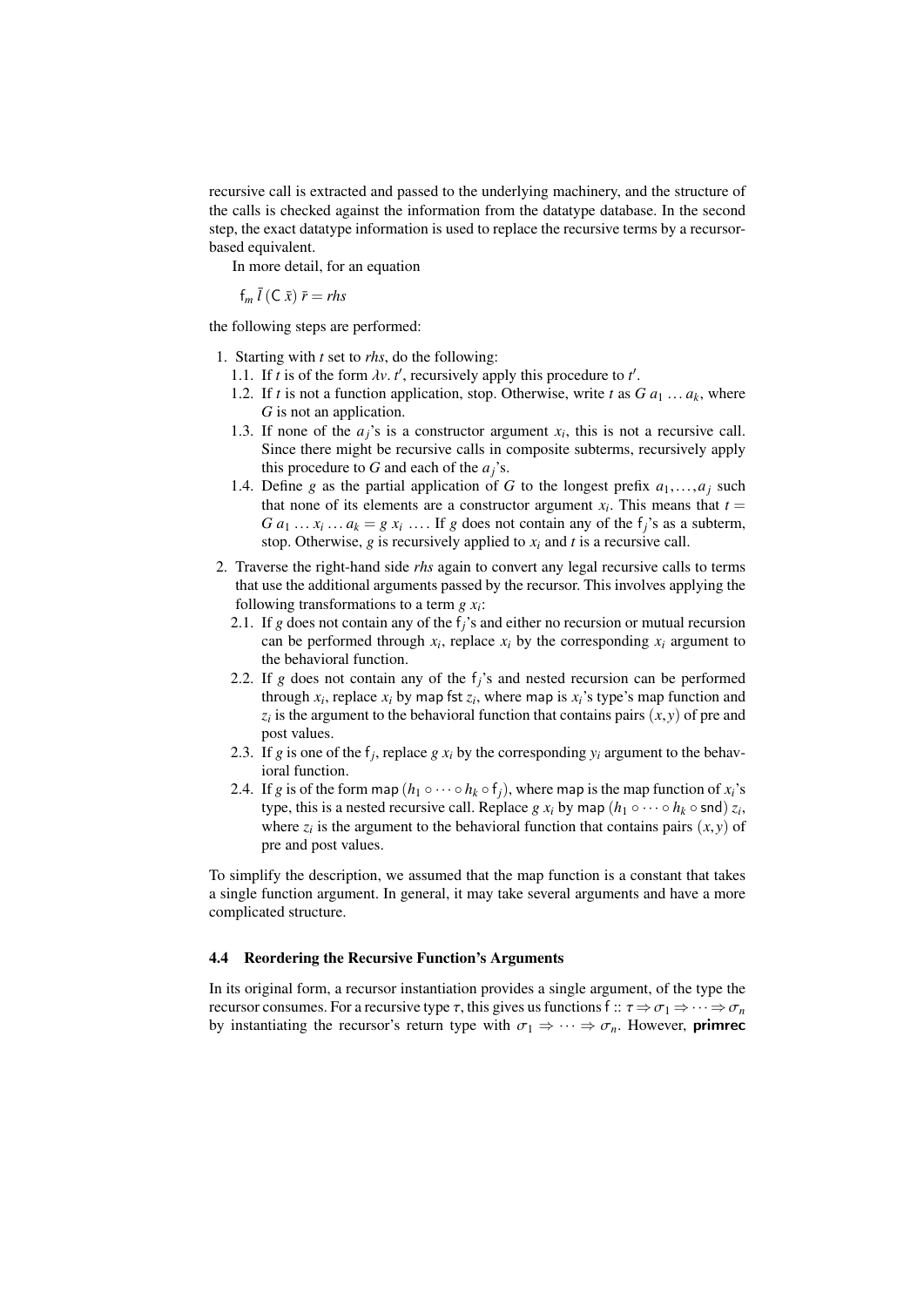should allow arguments before the recursive argument. This is made possible by permuting the argument. A specification f ::  $\sigma_1 \Rightarrow \cdots \Rightarrow \sigma_{k-1} \Rightarrow \tau \Rightarrow \sigma_{k+1} \Rightarrow \cdots \Rightarrow \sigma_n$  is internally converted to f0 ::  $\tau \Rightarrow \sigma_1 \Rightarrow \cdots \Rightarrow \sigma_{k-1} \Rightarrow \sigma_{k+1} \Rightarrow \cdots \Rightarrow \sigma_n$ . Once a definition for f0 is obtained, f can easily be defined as  $f = (\lambda a_1 \dots a_{k-1} x, f_0 x a_1 \dots a_{k-1})$ .

# <span id="page-8-0"></span>5 Background: Codatatypes

The syntax for defining codatatypes is almost identical to that for datatypes. But unlike datatypes, codatatypes can be built by applying constructors infinitely, resulting in infinite terms. This is reflected in the generated characteristic theorems: A coinduction (or bisimulation) principle replaces induction. As a result, there need not be a base case that forces (primitively) recursive functions to terminate. Thus, the type of infinite streams of data can be defined using the command

codatatype  $\alpha$  *stream* (map: smap) = SCons (shd:  $\alpha$ ) (stl:  $\alpha$  *stream*)

whereas the corresponding "datatype" would be empty (and hence impossible to define in HOL). Every instance of  $\alpha$  *stream* has an infinite number of constructors. This implies that any function that constructs a stream one constructor at a time must call itself an infinite number of times.

Other examples are the coinductive counterparts to *list* and *nat*:

codatatype  $\alpha$  *llist* (map: lmap) = lnull: LNil | LCons (lhd:  $\alpha$ ) (ltl:  $\alpha$  *llist*) codatatype *enat* = EZero | ESuc (epred: *enat*)

The type α *llist* represents lazy (or coinductive) lists with a finite or infinite number of elements, whereas *enat* holds the extended natural numbers, consisting of finite terms of the form ESuc*<sup>k</sup>* EZero and of the special value ESuc (ESuc ...) representing <sup>∞</sup>.

Analogously to datatypes, codatatypes support mutually corecursive and nested corecursive definitions. Examples include infinitely branching trees of potentially infinite depth, which can be defined by simply substituting **codatatype** for **datatype** new and *llist* for *list* in the mutual and nested examples from Section [2:](#page-1-0)

codatatype α *ltree0* <sup>=</sup> LNode0 (ltval0: α) (lchildren0: α *lforest*) and  $\alpha$  *lforest* = LFNil | LFCons (lfhd:  $\alpha$  *ltree0*) (lftl:  $\alpha$  *lforest*) codatatype α *ltree* <sup>=</sup> LNode (ltval: α) (lchildren: α *ltree llist*)

# 6 Specification of Primitively Corecursive Functions

Corecursive functions can be specified using **primcorec** and **primcorecursive**, which support primitive corecursion, or using the more general **partial function** command. Alternatives based on domain theory and topology are described by Lochbihler and Hölzl [?]. Here, the focus is on **primcorec** and **primcorecursive**.

Whereas recursive functions consume datatype values one constructor at a time, corecursive functions produce potentially infinite codatatype values one constructor at a time. Partly reflecting a lack of agreement among proponents of coinductive methods, Isabelle supports three competing syntaxes for specifying a function f: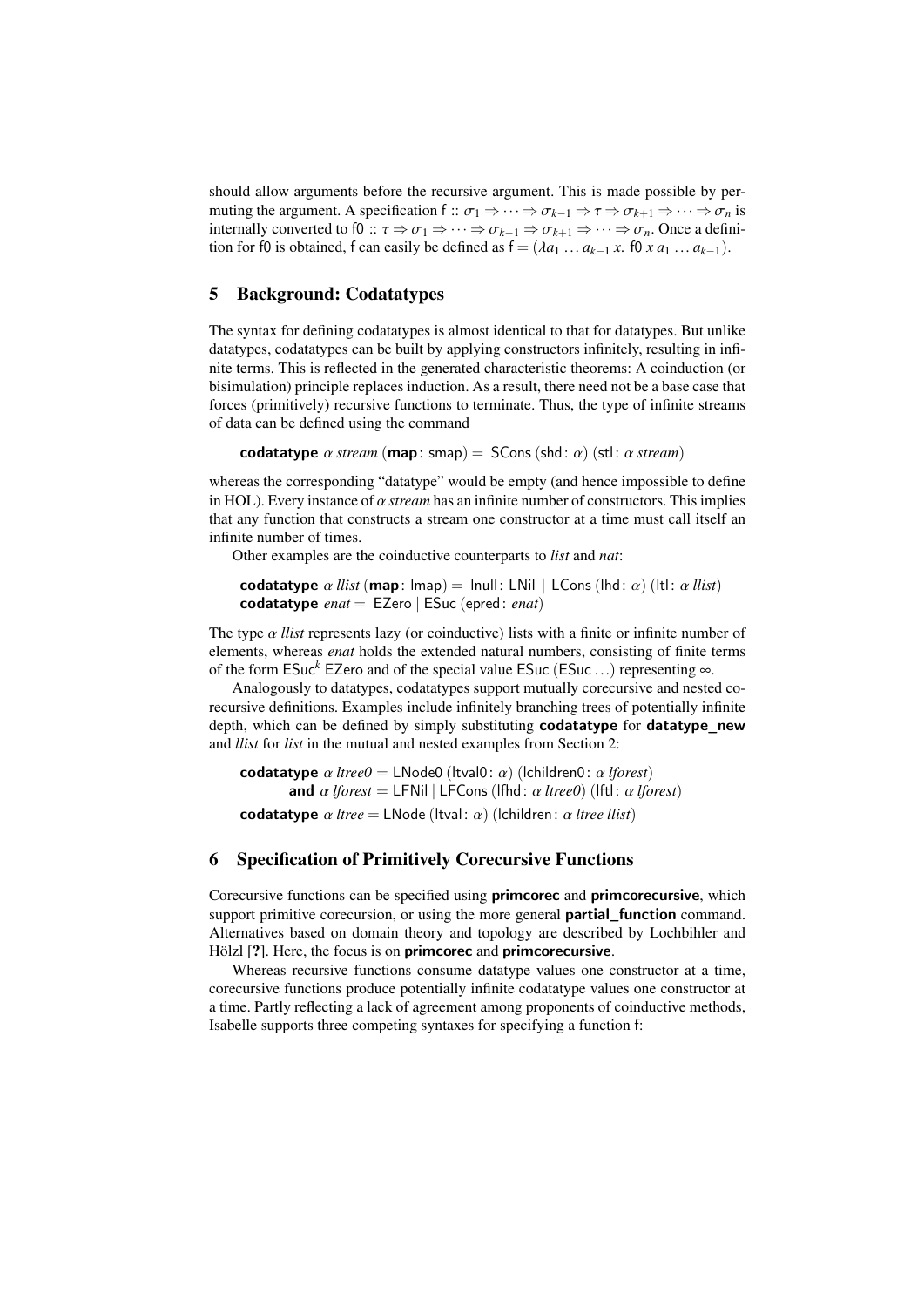- The *destructor view* specifies f by implications of the form  $\ldots \Longrightarrow$  is  $C_j$  (f  $\bar{x}$ ) and equations of the form un  $C_j$  (f  $\bar{x}$ ) This style is popular in the coalgebraic equations of the form  $un_{\mathcal{L}_{ii}} (f \bar{x}) = ...$  This style is popular in the coalgebraic literature.
- The *constructor view* specifies f by equations of the form  $\dots \Longrightarrow f\bar{x} = C_j \dots$ . This style is often more concise than the previous one style is often more concise than the previous one.
- The *code view* specifies f by a single equation of the form  $f \bar{x} = ...$ , with restrictions on the format of the right-hand side. Lazy functional programming languages such as Haskell support a generalized version of this style.

All three styles are available as input syntax. Whichever syntax is chosen, characteristic theorems for all three styles are generated.

#### 6.1 The Destructor View

Specifications for the function f ::  $\bar{\sigma} \Rightarrow \bar{\tau} \kappa$  in the *destructor view* consist of two kinds of formula. *Discriminator formulas* have the form

$$
P_1 \bar{x} \implies \cdots \implies P_n \bar{x} \implies \text{is\_C}_i \, (\text{f} \, \bar{x})
$$

where the  $P_j$ 's are some condition on the function arguments  $\bar{x}$  and is  $C_i$  is a discriminator for the codatatype κ. *Selector equations* have the form

un
$$
un_{j}(f\,\bar{x})=g\,\bar{x}
$$

where  $un_{i}C_{ij}$  is the *j*th selector for  $C_i$ . The discriminator formulas specify the conditions under which the function produces a constructor C*<sup>i</sup>* , whereas the selector equations specify the arguments to  $C_i$ .

For the function to be well defined, the discriminator formulas' conditions must be mutually exclusive. The **primcorec** attempts to discharge the corresponding proof obligations automatically. If this fails, users can fall back on the longer form **primcore**cursive, which passes the burden of proof to them. Thus, primcorec ... can be seen as an abbreviation for **primcorecursive** ... by auto?.

As an example, consider the lapp function that concatenates two (potentially infinite) lists of the same type. It can be specificed in the destructor view as follows:

**primcorec** lapp ::  $\alpha$  *llist*  $\Rightarrow \alpha$  *llist*  $\Rightarrow \alpha$  *llist* where  $lnull xs \implies Inull ys \implies Inull (lapp xs ys)$  $\text{d}$  (lapp *xs ys*) = (if lnull *xs* then lhd *ys* else lhd *xs*) | ltl (lapp *xs*  $ys$ ) = (if lnull *xs* then *ys* else lapp (ltl *xs*)  $ys$ )

The specification is slightly ambiguous because there is no discriminator formula for the  $\neg$  lnull case (i.e., the LCons case). When only one constructor case is left out, **primcorec** fills in the gap in the obvious way:

 $\neg$  lnull *xs*  $\vee \neg$  lnull *ys*  $\implies \neg$  lnull (lapp *xs ys*)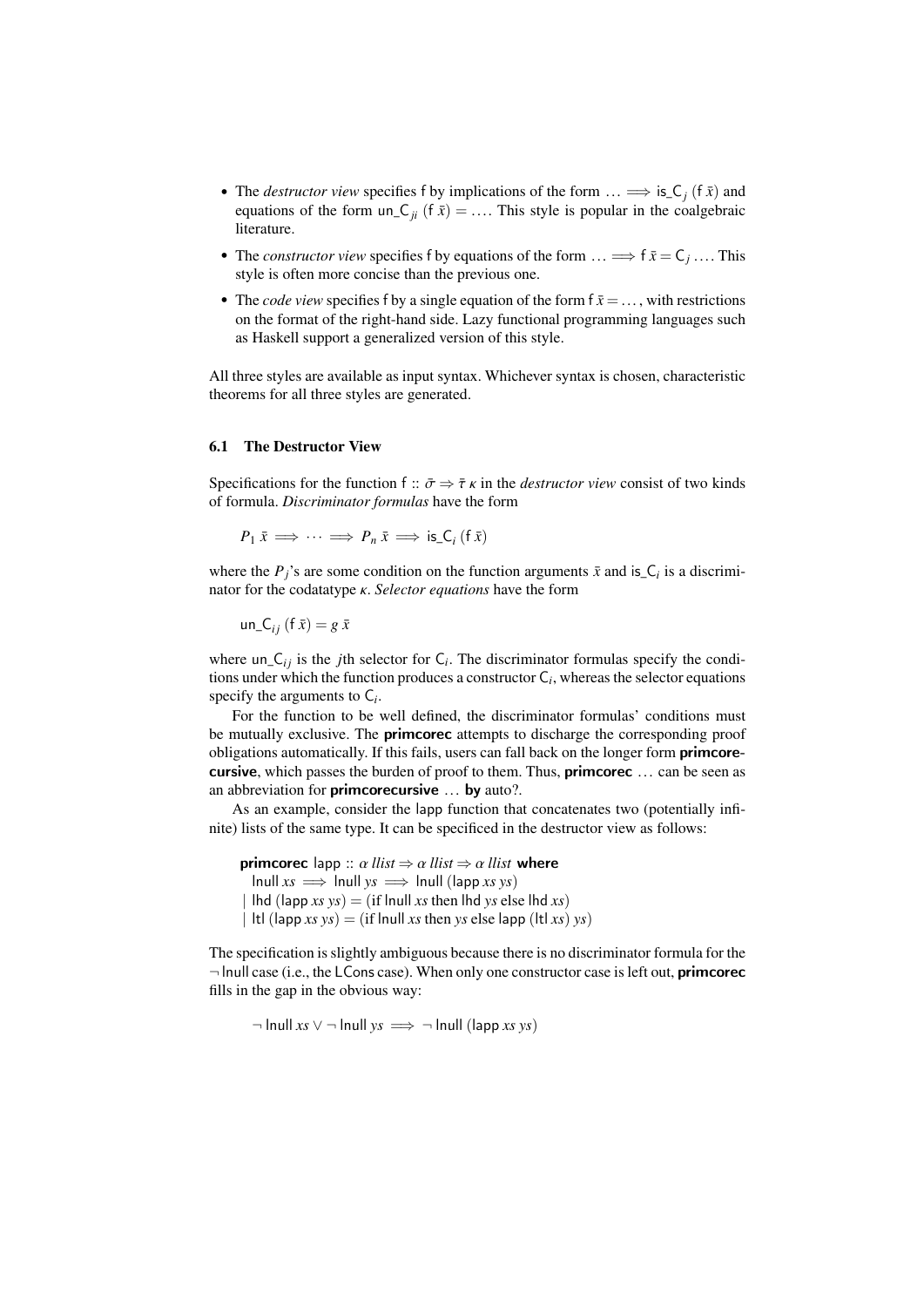Syntactic restrictions on the selector equations ensure that progress is made with each corecursive call—i.e., the function is *productive*. Productivity guarantees that even when the result of lapp is infinite, prefixes of arbitrary finite length can be computed by expanding a finite number of corecursive calls. This, in turn, ensures that the function is well defined.

The main syntactic restriction on the selector equations, beyond the fixed format of the left-hand side, is that any corecursive call on the right-hand side either occupies the entire right-hand side or appears as a branch in a 'if–then–else', 'case–of', or 'let–in' construct. Because of this restriction, the following specification must be rejected:

primcorec wrong :: *nat* ⇒ *nat llist* where ¬ lnull (wrong *n*) |  $\ln d$  (wrong  $n = n$ | ltl (wrong  $n$ ) = ltl (wrong  $(n+1)$ )

Some codatatypes reuse the same selector functions for several constructors. Ambiguities can then arise when connecting the selectors to the corresponding constructors. To resolve this issue, **primcorec** accepts selector equations of the form

get 
$$
(f \ldots) = \ldots
$$
 of C

where get is an ambiguous selector and C is a constructor.

To avoid the need of tedious manual specification of an 'else' predicate for the discriminator formulas, a single underscore \_ is accepted as a catch-all wildcard. It is understood as the implicit negation of all conditions for the relevant function in previous equations. Thus, in

$$
P x \Longrightarrow \dots
$$
  

$$
Q x \Longrightarrow \dots
$$
  

$$
\longrightarrow \dots
$$

the last equation's condition is taken to be  $\neg P x \land \neg Q x$ .

A related functionality is provided by the *sequential* option. It causes the discriminator formula conditions for a function to apply in sequence, rather than independently of each other. This relieves the user (or *auto*) from having to show mutual exclusion, but the generated theorems then feature more complicated conditions.

Finally, the *exhaustive* option signals that the discriminator formula premises cover all cases. Specifying this option adds another proof obligation, which again is either solved automatically by **primcorec** or left to the user by **primcorecursive**. In exchange, stronger theorems are generated about the discriminators, with  $\longleftrightarrow$  in place of  $\implies$ . Another way to enable this behavior is to specify \_ as the last condition, in which case exhaustiveness is syntactically trivial.

## 6.2 The Constructor View

The *constructor view* combines the discriminator formula and the selector equations associated with a constructor in a single equation. The general form is

 $P_1 \overline{x} \implies \cdots \implies P_n \overline{x} \implies f \overline{x} = C_i (g_1 \overline{x}) \dots (g_k \overline{x})$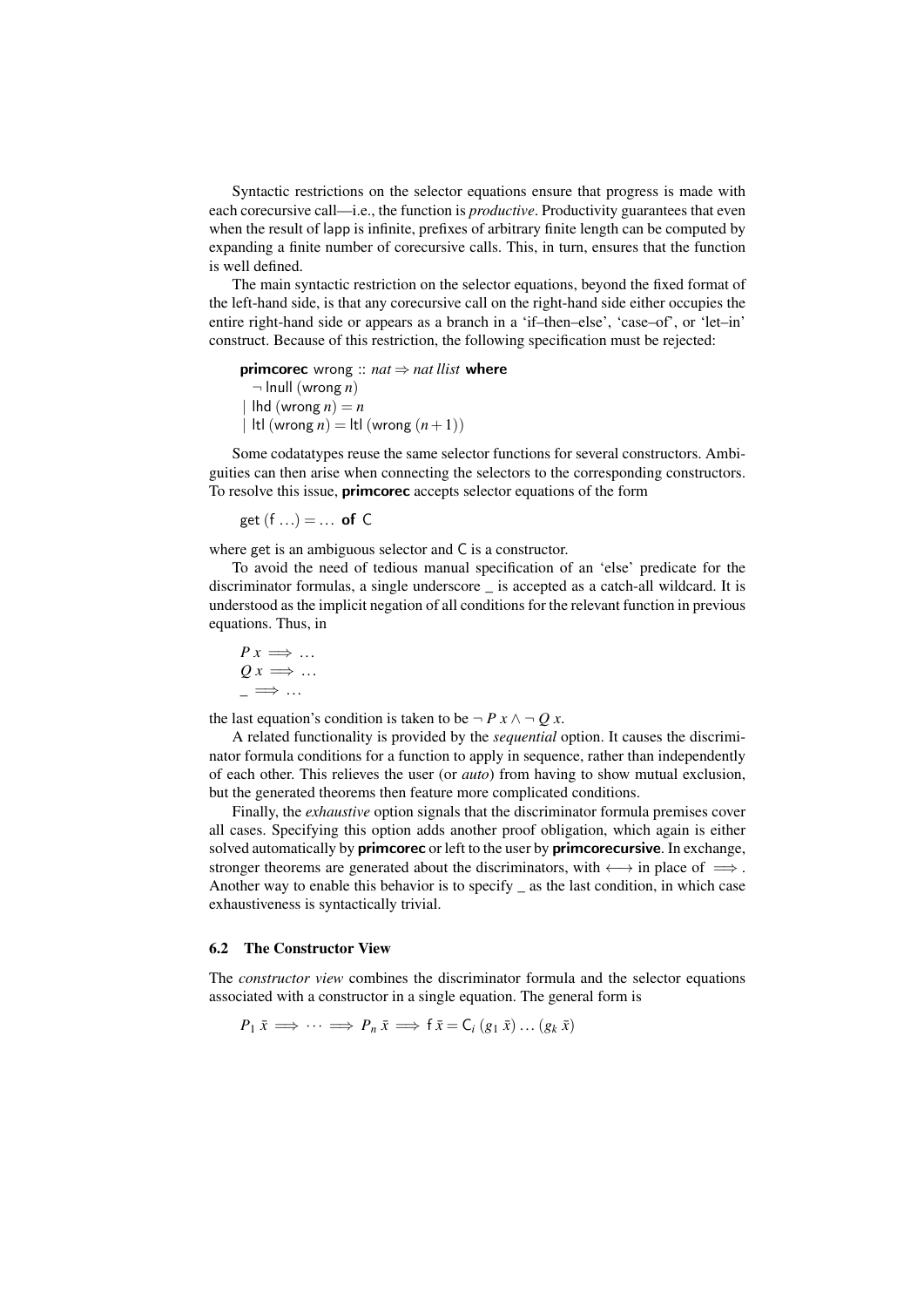The P*i*'s are conditions just like in the destructor view, and C*<sup>i</sup>* is a constructor. The lapp function can be defined as follows:

**primcorec** lapp ::  $\alpha$  *llist*  $\Rightarrow \alpha$  *llist* where  $lnull xs \implies Inull ys \implies lapp xs ys = LMil$  $|\Rightarrow$  lapp *xs*  $ys =$  LCons (if lnull *xs* then lhd *ys* else lhd *xs*) (if lnull *xs* then *ys* else lapp (ltl *xs*)  $y$ s)

Due to the close correspondence between constructor and destructor view, the constraints on constructor arguments are the same as the requirements to a selector equation right-hand side. Additionally, just like each discriminator must occur in at most one discriminator formulas, there must be at most one equation by constructor.

#### 6.3 The Code View

Specifications in the code view consist of a single equation of the form

 $f \bar{x} = e \bar{x}$ 

with conditionals encoded as 'if-then-else' and 'case-of' on the right-hand side. This form is suitable for Isabelle's code generator, which can work only with unconditional equations. As an input format, it also provides some more flexibility, sometimes leading to simpler definitions than are possible with the other two views. This is clearly the case for lapp:

**primcorec** lapp ::  $\alpha$  *llist*  $\Rightarrow \alpha$  *llist*  $\Rightarrow \alpha$  *llist* where  $\text{lapp } xs \text{ } ys = (\text{case } xs \text{ } of \text{ } LNil \Rightarrow ys \text{ } | \text{ } LCons \text{ } x \text{ } xs' \Rightarrow LCons \text{ } x \text{ } (\text{lapp } xs' \text{ } ys))$ 

In general, the right-hand side may involve arbitrarily nested conditional and 'let–in' expressions. The branches must either be protected by a constructor or involve no corecursion. Unlike with the other two views, the conditionals may be arbitrarily nested, and the same constructor may occur in several branches.

## 6.4 Mutual Corecursion

Functions that return values of mutually corecursive codatatypes must be defined together. The following example specifies a function treeify *m n* that constructs a full *n*ary tree of depth *m* whose values are all () and where both *m* and *n* are extended natural numbers (i.e., may be  $\infty$ ), together with an auxiliary function treeifys for forests:

```
primcorec
```
treeify :: *enat* ⇒ *enat* ⇒ *unit ltree0* and treeifys :: *enat* ⇒ *enat* ⇒ *enat* ⇒ *unit lforest* where ltval0 (treeify  $m n$ ) = ()  $|$ children0 (treeify  $m n$ ) = treeifys (epred  $m$ )  $n n$  $m =$  EZero  $\vee i =$  EZero  $\implies$  treeifys *m n i* = LFNil  $|\Rightarrow$  treeifys *m n i* = LFCons (treeify *m n*) (treeifys *m n* (epred *i*))

The example shows that it is possible to mix the views: treeify is expressed in the destructor view, whereas the auxiliary treeifys is in the constructor view.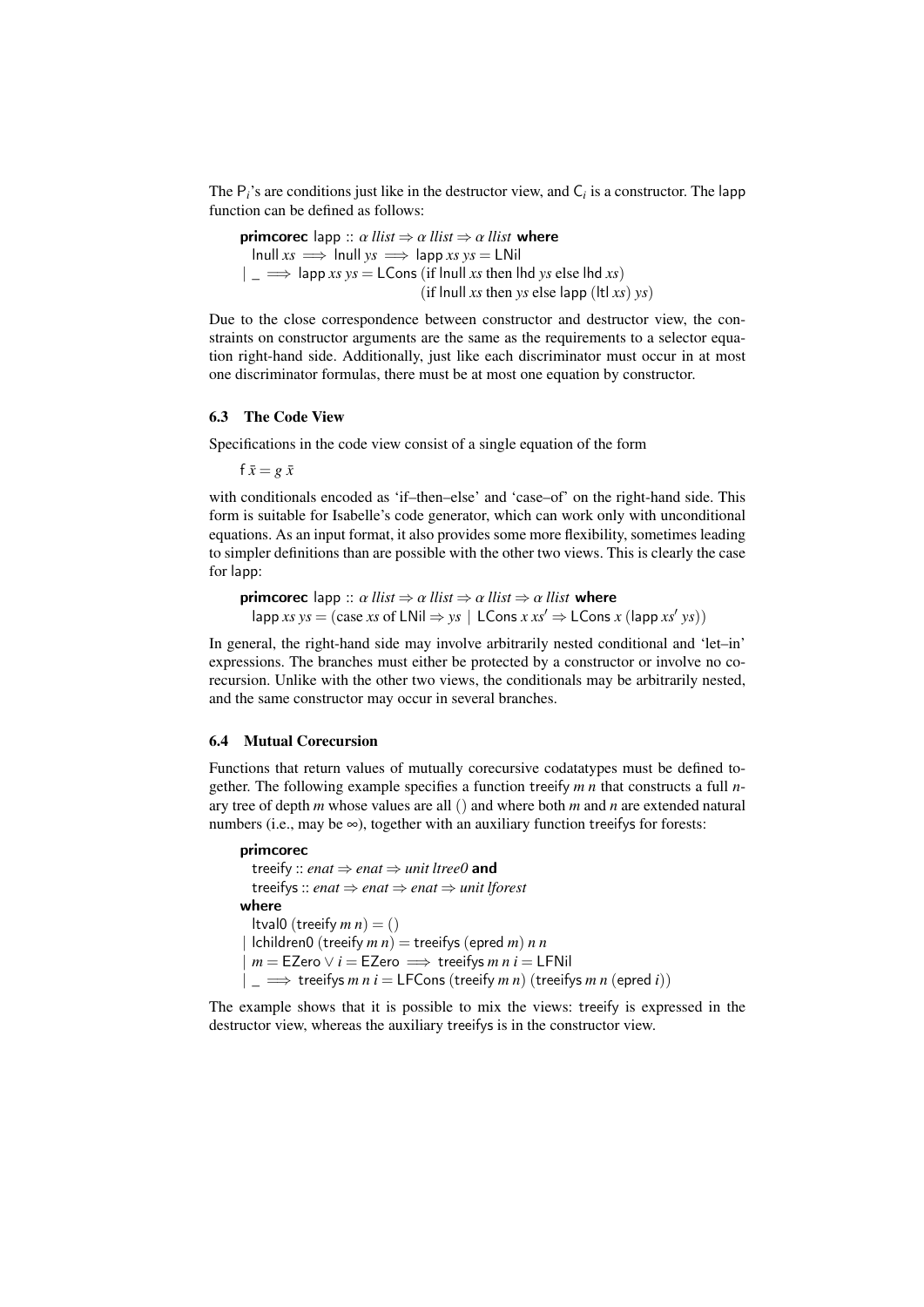#### <span id="page-12-0"></span>6.5 Nested Corecursion

For nested corecursion, we consider a more elaborate example: the definition of a monadic structure for *ltree*. Unfortunately, the standard way to define the bind operator  $\gg$  ::  $\alpha$  *ltree*  $\Rightarrow$   $(\alpha \Rightarrow \beta$  *ltree*)  $\Rightarrow \beta$  *ltree*, as is done for the monad instance Monad Tree in the Haskell library Data.Tree, is not primitively corecursive:

 $t \gg f = (case \, f \, (Itval \, t) \, of \, LNode \, b \, us \Rightarrow$ LNode *b* (lapp *us* (lmap  $(\lambda t. t \gg f)$  (lchildren *t*))))

The problem is that the corecursive call to  $\gg$  nested through lmap occurs not directly as an argument to the produced constructor LNode, but as an argument to lapp. Fortunately, we can make the specification primitively corecursive by moving the corecursive call past lapp. We use the sum type to distinguish between the subtrees *us* spawned by *f* (Inl) and the subtrees lchildren *t* to which the corecursive call is to be applied (Inr):

**primcorec** 
$$
\gg
$$
 ::  $\alpha$  *tree*  $\Rightarrow$  ( $\alpha \Rightarrow \beta$  *tree*)  $\Rightarrow \beta$  *tree* **where**  
 $t \gg f = (\text{case } f (\text{ltval } t) \text{ of LNode } b us \Rightarrow$   
LNode *b* (Imap (*Aut.* case *ut* of  $\text{Inl } u \Rightarrow u | \text{Inr } t \Rightarrow t \gg f)$   
 $(\text{lapp} (\text{Imap } \text{Inl } us) (\text{Imap } \text{Inr } (\text{children } t))))$ 

From the lemma lmap  $f$  (lapp *xs*  $ys$ ) = lapp (lmap  $f$  *xs*) (lmap  $f$  *ys*), it is easy to derive the Haskell-style nonprimitively corecursive specification. Given return *x* defined as LNode *x* LNil, proving the monadic laws

return  $x \gg f = fx$  $t \gggt$  return = *t*  $t \gg f \gg g = t \gg (\lambda x. f x \gg g)$ 

is an interesting exercise in coinduction.

#### 6.6 Nested-as-Mutual Corecursion

To demonstrate the convenience of nested-as-mutual coinduction, let us define the  $\gg$ function again, but this time mutually with the ternary mixfix operator  $\sqrt{}$   $\sqrt{}$   $\rightarrow$   $\sqrt{}$  that returns a lazy list, instead of reusing lapp:

# primcorec

 $\ggg$  ::  $\alpha$  *ltree*  $\Rightarrow$   $(\alpha \Rightarrow \beta$  *ltree*)  $\Rightarrow \beta$  *ltree* and  $\Box \nabla \Box \gg \Box$  ::  $\beta$  *ltree llist*  $\Rightarrow \alpha$  *ltree llist*  $\Rightarrow (\alpha \Rightarrow \beta$  *ltree*)  $\Rightarrow \beta$  *ltree llist* where *t*  $\geq$  *f* = (case *f* (ltval *t*) of LNode *b us*  $\Rightarrow$  LNode *b* (*us* ∇ lchildren *t*  $\gg$  *f*)) | *us*  $\nabla$  *ts*  $\gg$   $f$  = (case *us* of LNil ⇒ (case *ts* of LNil ⇒ LNil  $|\text{LCons } t \text{ } t s' \Rightarrow \text{LCons } (t \gg f)(\text{ } u s \nabla \text{ } t s' \gg f))|$ | LCons *u*  $us' \Rightarrow$  LCons *u* ( $us' \nabla ts \gg f$ )

The new operator's intended semantics is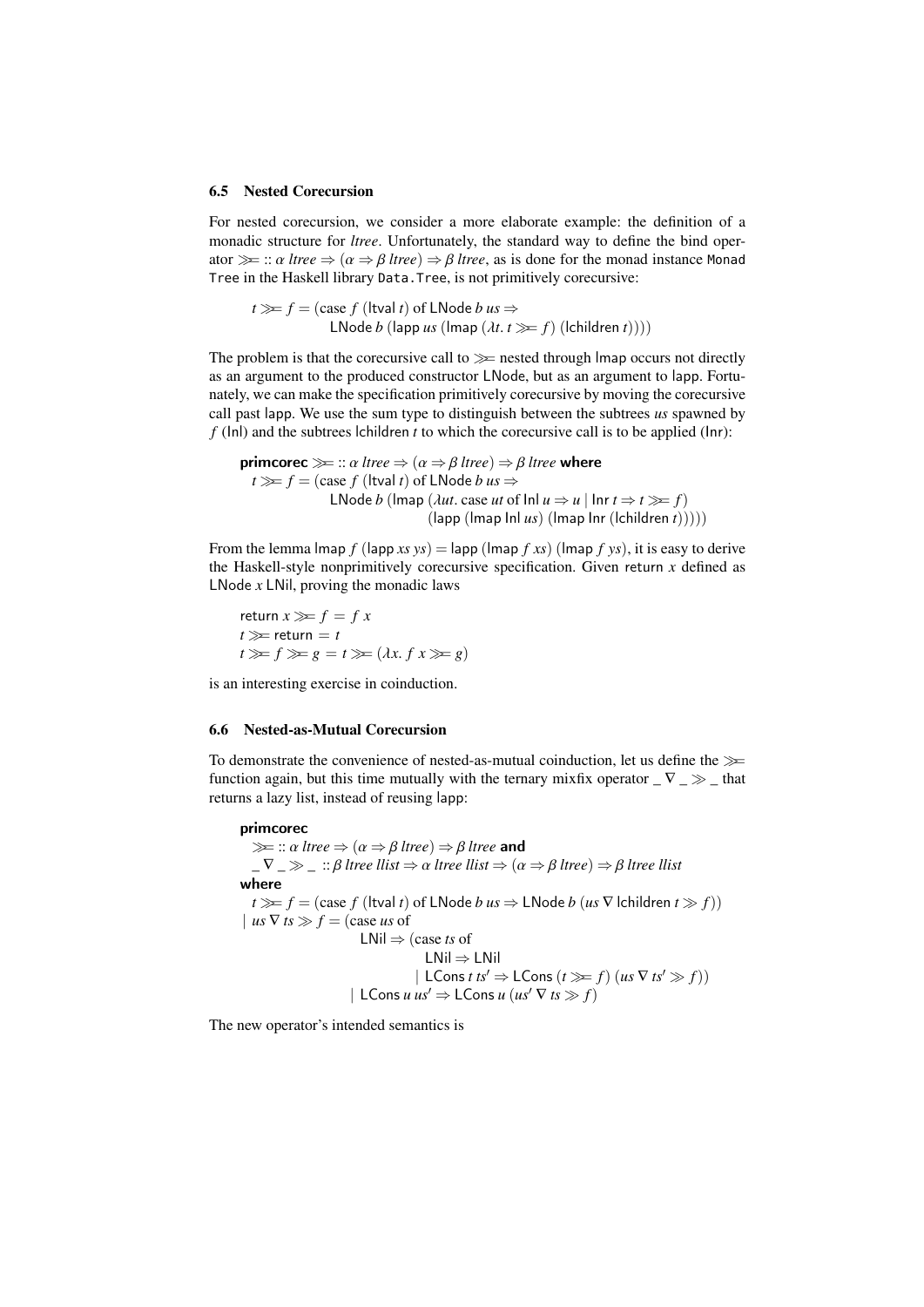$us \nabla ts \gg f =$ lapp  $us$  (lmap  $(\lambda t. t \gg f)$  *ts*)

When defining functions mutually, we are not restricted to corecursive calls through the map function only. Thus, we can use the required primitive corecursion scheme directly, without working around the syntactic restriction by using the sum type as above. The **primcorec** command creates the corresponding mutual coinduction rule to reason about  $\gg$  and  $\nabla \gg$ , allowing us to prove  $\gg$  equal to its version from Section [6.5.](#page-12-0)

The above specification could easily be adapted for the mutual codataypes *ltree0* and *lforest*, by substituting *ltree0* for *ltree*, *lforest* for *ltree llist*, ltval0 for ltval, etc.

## 6.7 Generated Theorems

Regardless of the user's choice of input syntax, the primcorec command generates characteristic theorems for all three views. For example, the definition

**primcorec** iterate\_while ::  $(\alpha \Rightarrow \alpha \text{ option}) \Rightarrow \alpha \Rightarrow \alpha \text{ } llist$  where is none  $(f x) \implies$  iterate while  $f x = L$ Nil  $| \underline{\hspace{1cm}} \implies$  iterate\_while  $f x =$  LCons  $x$  (iterate\_while  $f$  (the  $(f x))$ )

given in the constructor view produces the following theorems (among others):

*iterate\_while.code*: iterate while  $f x =$ (if is none (*f x*) then LNil else LCons *x* (iterate while *f* (the  $(f x)$ ))) *iterate\_while.ctr*: is none  $(f x) \implies$  iterate while  $f x = L$ Nil  $\neg$  is\_none (*f x*)  $\implies$  iterate\_while *f x* = LCons *x* (iterate\_while *f* (the (*f x*))) *iterate\_while.disc*: is\_none  $(f x) \implies$  lnull (iterate\_while  $f x$ )  $\neg$  is\_none  $(f x) \implies \neg$  lnull (iterate\_while  $f x$ ) *iterate\_while.disc\_iff* : lnull (iterate\_while  $f(x)$  ←→ is\_none  $(f(x))$  $\neg$  lnull (iterate\_while  $f(x) \leftrightarrow \neg$  is\_none  $(f(x))$ *iterate\_while.sel*:  $\neg$  is\_none (*f x*)  $\implies$  lhd (iterate\_while *f x*) = *x*  $\neg$  is\_none  $(f x) \implies$  ltl (iterate\_while  $f(x) =$  iterate\_while  $f(\text{the } (f x))$ 

The *iterate\_while.disc\_iff* theorems are produced because the '\_' wildcard implicitly enables the *exhaustive* option.

The *disc*, *disc\_iff*, and *sel* theorems are registered as simplification rules. This is not done for the *code* and *ctr* theorems by default because they can loop.

# <span id="page-13-0"></span>7 Implementation of Primitively Corecursive Functions

The implementation of **primcorec** (and **primcorecursive**) follows the same general principle as that of primrec: From a user specification, primcorec synthesizes a lowlevel definition based on *corecursors* and derives theorems about the specified function from the characteristic theorems associated with the codatatype and its corecursor.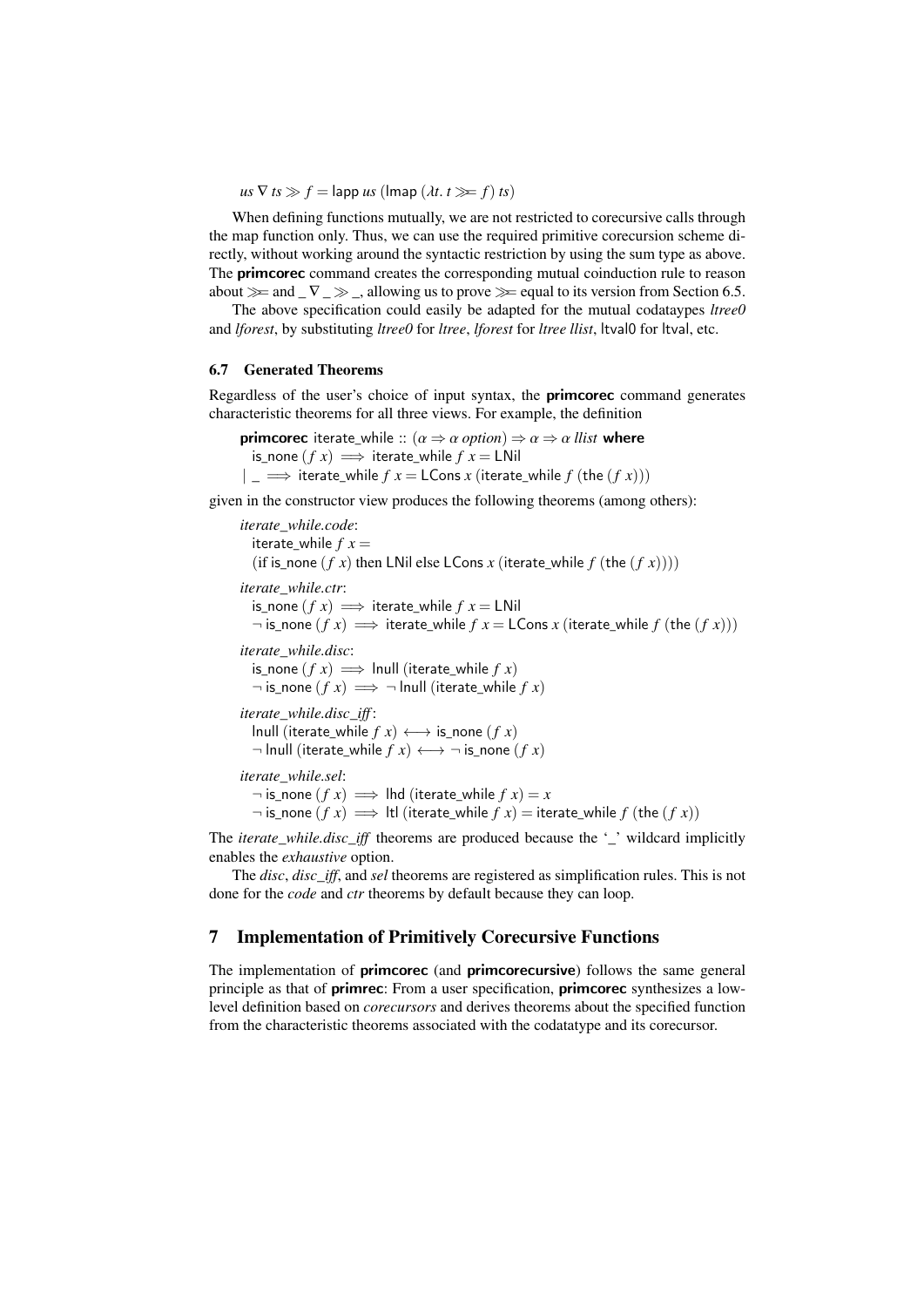#### 7.1 Corecursors

Corecursors encode the most general form of primitive corecursion over a codatatype. The types  $\alpha$  *llist* and  $\alpha$  *ltree* introduced in Section [5](#page-8-0) are equipped with the corecursors

$$
\begin{aligned}\n\text{corec\_llist} :: (\alpha \Rightarrow bool) &\Rightarrow (\alpha \Rightarrow \beta) \Rightarrow (\alpha \Rightarrow bool) \Rightarrow (\alpha \Rightarrow \beta \text{ llist}) \Rightarrow (\alpha \Rightarrow \alpha) \Rightarrow \\
\alpha &\Rightarrow \beta \text{ llist} \\
\text{corec\_tree} :: (\alpha \Rightarrow \beta) &\Rightarrow (\alpha \Rightarrow (\beta \text{ ltree} + \alpha) \text{ llist}) \Rightarrow \alpha \Rightarrow \beta \text{ ltree}\n\end{aligned}
$$

characterized by the following equations:

*llist.corec*:  $n a \implies$  corec llist *n h s e c a* = LNil  $\neg n a \implies$  corec llist *n h s e c a* = LCons  $(h \, a)$  (if *s a* then *e a* else corec\_llist *n*  $h \, s \, e \, c \, (c \, a)$ ) *ltree.corec*: corec\_ltree  $l c a =$ LNode (*l a*) (lmap ( $\lambda x$ . case *x* of lnl  $t \Rightarrow t$  | Inr  $r \Rightarrow$  corec\_ltree *l c r*) (*c a*))

Given a corecursor that takes *k* arguments, we will refer to the first *k* −1 arguments as its *behavioral functions*.

For *llist*, the predicate *n* indicates whether a LNil constructor should be produced. Next follows *h*, a function that computes the head of a nonempty list from the input *a*. The next three functions, *s*, *e*, and *c*, specify the list's tail: *s* ("stop?") is a predicate that determines whether the corecursion ends with a noncorecursive term or continues further; *e* ("end") gives the noncorecursive tail if *s* is satisfied; *c* ("continue") computes the argument to a corecursive call if *s* is not satisfied, specifying a corecursive tail.

For *ltree*, the behavioral function constructs a list of sum values that specify how to produce each subtree individually. An Inl value is interpreted as a literal noncorecursive result, whereas an Inr value is passed to a corecursive call.

In general, if the codatatype  $\sigma$  has *n* constructors, the corecursor expects  $n - 1$ predicates  $p_j$ :  $\alpha \Rightarrow \text{bool}$  that are tested in sequence to determine which constructor<br>should be produced. Additionally, for each constructor argument of type  $\tau$  one of the should be produced. Additionally, for each constructor argument of type  $\tau$ , one of the following cases applies:

- If  $\tau$  does not contain  $\sigma$  (or any of its mutually corecursive types), no corecursion is possible and the behavioral function is simply a function *g*  $\therefore$   $\alpha \Rightarrow \tau$  that returns the constructor argument's unconditional value.
- If  $\tau$ 's outermost type constructor is  $\sigma$  (or a mutually recursive type), this constructor argument allows direct (or mutual) corecursion. The corecursor expects three behavioral functions:  $s :: \alpha \Rightarrow bool$  ("stop?"),  $e :: \alpha \Rightarrow \tau$  ("end"), and  $c :: \alpha \Rightarrow \alpha$ ("continue").
- If  $\tau$  nests  $\sigma$  under one or more BNFs, the corecursor takes one argument that returns a value of  $\tau$ 's nesting type wrapped around  $\sigma + \alpha$ . The sum type represents either a noncorecursive constant result or a corecursive call's argument.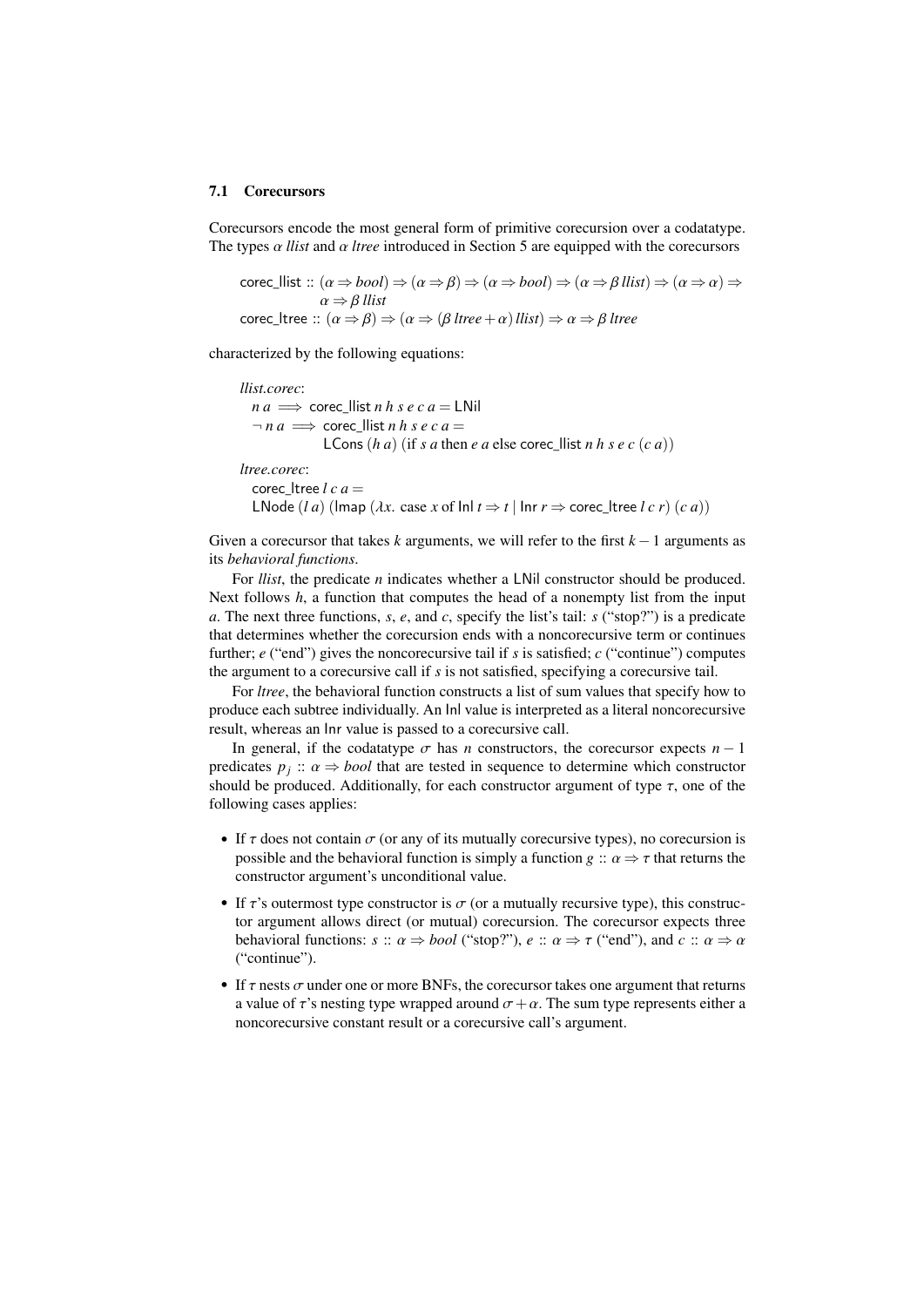#### 7.2 Input Syntax Reductions

Despite the variety of input styles the primcorec command supports, the differences are mostly superficial. The internal constructions are common to the syntaxes, and in any case, the resulting theorems are generated in each of them.

This makes it possible to reduce the views one to another. The code view is reduced to the constructor view, which in turn is reduced to the destructor view. Each reduction works by disassembling the input as far as necessary and creating equivalent specifications in the next input style. These specifications are then passed down to the parsing functions for said input style and processed as if the user had entered them. At the end of this procedure, the input syntaxes share common data structures holding the function specification's relevant details. When it comes to generating the function's characteristic theorems, the path of reductions is traversed backward: The code-view theorems are derived from the constructor-view theorems, which are in turn derived from the destructor-view theorems.

#### <span id="page-15-0"></span>Constructor View to Destructor View. An equation

$$
P_1 \bar{x} \implies \cdots \implies P_n \bar{x} \implies f \bar{x} = C t_1 \ldots t_m
$$

expressed in constructor view is reduced to the equivalent destructor view

$$
P_1 \bar{x} \implies \cdots \implies P_n \bar{x} \implies \text{is\_C (f } \bar{x})
$$
  
un\\_C<sub>1</sub> (f  $\bar{x}$ ) = t<sub>1</sub>  
:  
un\\_C<sub>m</sub> (f  $\bar{x}$ ) = t<sub>m</sub>

where is  $\subset$  is the *m*-ary constructor  $\subset$ 's discriminator and un $\subset$ <sub>i</sub> are its selectors.

<span id="page-15-1"></span>Code View to Constructor View. Recall that a specification in code view consists of a single equation, potentially having many case distinctions via 'if–then–else', 'case–of', or 'let–in' expressions. Since the constructor view requires that there is at most one equation for each constructor, we first need to group the leaves of these case distinctions by the constructor that is applied to the result. During this stage, noncorecursive branches that are not guarded by a constructor are expanded using 'case'. For example, a term *xs* of type α *llist* becomes

 $(\text{case } xs \text{ of LNil} \Rightarrow \text{LNil} | \text{LCons } x \text{ } xs' \Rightarrow \text{LCons } x \text{ } xs')$ 

Along each of the paths, the set of conditions that need to be fulfilled to reach the current node is carried along. After the formulas have been collected, they are ready to be combined into one single equation per constructor.

# 7.3 Generating Theorems in All Three Views

The syntax reductions described in the previous subsection induce the need to traverse the reduction's path backward. For the view chosen by the user to specify the function, the statements of the theorems are given by the specification; for the others, suitable statements are generated, as explained below.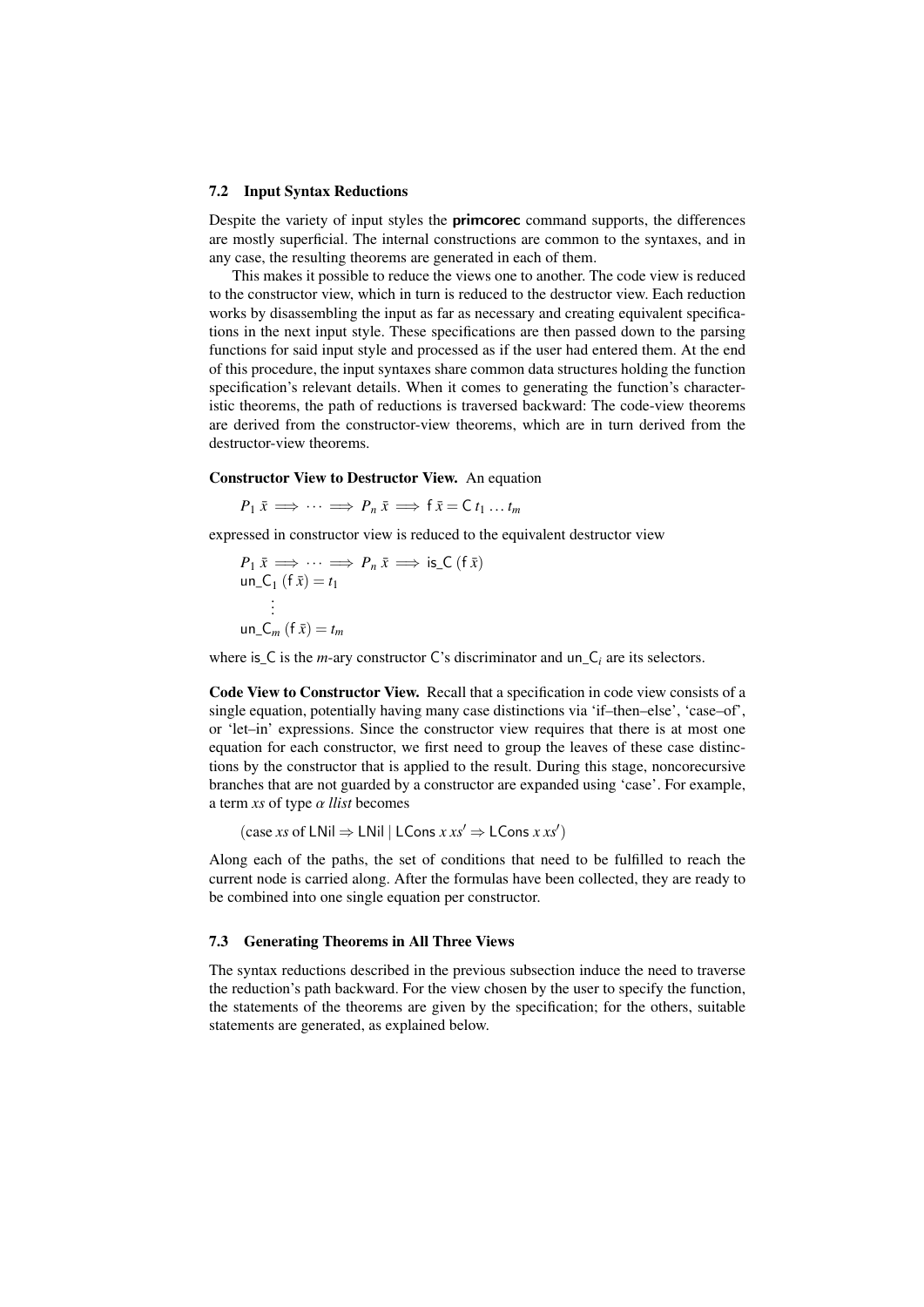Constructor View from Destructor View. Essentially, this just uses the reduction described in Section [7.2](#page-15-0) in reverse. Each constructor and its associated discriminator formula premises and selector equation right-hand sides are collected and combined to form a constructor view. However, no equation is generated if some selector equations are missing for a given constructor (e.g., if the head of a list is specified but not the tail).

Code View from Constructor View. Analogously, this step reverses the reduction in Section [7.2.](#page-15-1) It takes the constructor-view right-hand sides along with their preconditions and builds an 'if–then–else if' tree from them. If the *exhaustive* option is not specified, the generated theorem will have an 'else' branch containing Code.abort, which throws an exception at run time if none of the cases apply. Either way, the newly assembled terms are proved as theorems, exploiting the constructor-view theorems.

## 7.4 General Procedure

The general procedure implemented by **primcorec** performs the following steps:

- 1. Use the functions' types to query the involved constructors, discriminators, and selectors from the codatatype database.
- 2. From each supplied formula's structure, determine the kind of formula. For constructor or code equations, call the respective reduction functions to extract the same internal, destructor-based representation from all three input syntaxes. During this step, the interpretation of '\_' wildcards and the *sequential* option are performed and any implicit discriminator formulas are generated.

After this step, for each (specified or generated) formula, we have:

- the function's name, type, and its arguments' names and types as it occured in this particular term;
- the constructor that this formula is relevant to;
- the original user input, and possibly—if this formula was obtained by reducing from a different view—the reduction's preimage.

The specific fields for discriminator formulas and selector equations are a list of premises and the right-hand side.

- 3. The selector equation right-hand sides are scanned for corecursive calls and their structure is recorded.
- 4. Using this new information, get the rest of the codatatypes' information (corecursors, theorems, types of corecursion, etc.) from the codatatype database. The nested-to-mutual reduction is performed in this step if necessary.
- 5. Definitions for the specified functions are obtained. This involves translating selector equation right-hand sides to behavioral functions.
- 6. Any exclusiveness and exhaustiveness properties are assembled.
- 7. From the definitions, exclusiveness and exhaustiveness theorems, and codatatypeand corecursor-related theorems, prove the functions' characteristic theorems in all of the syntax styles.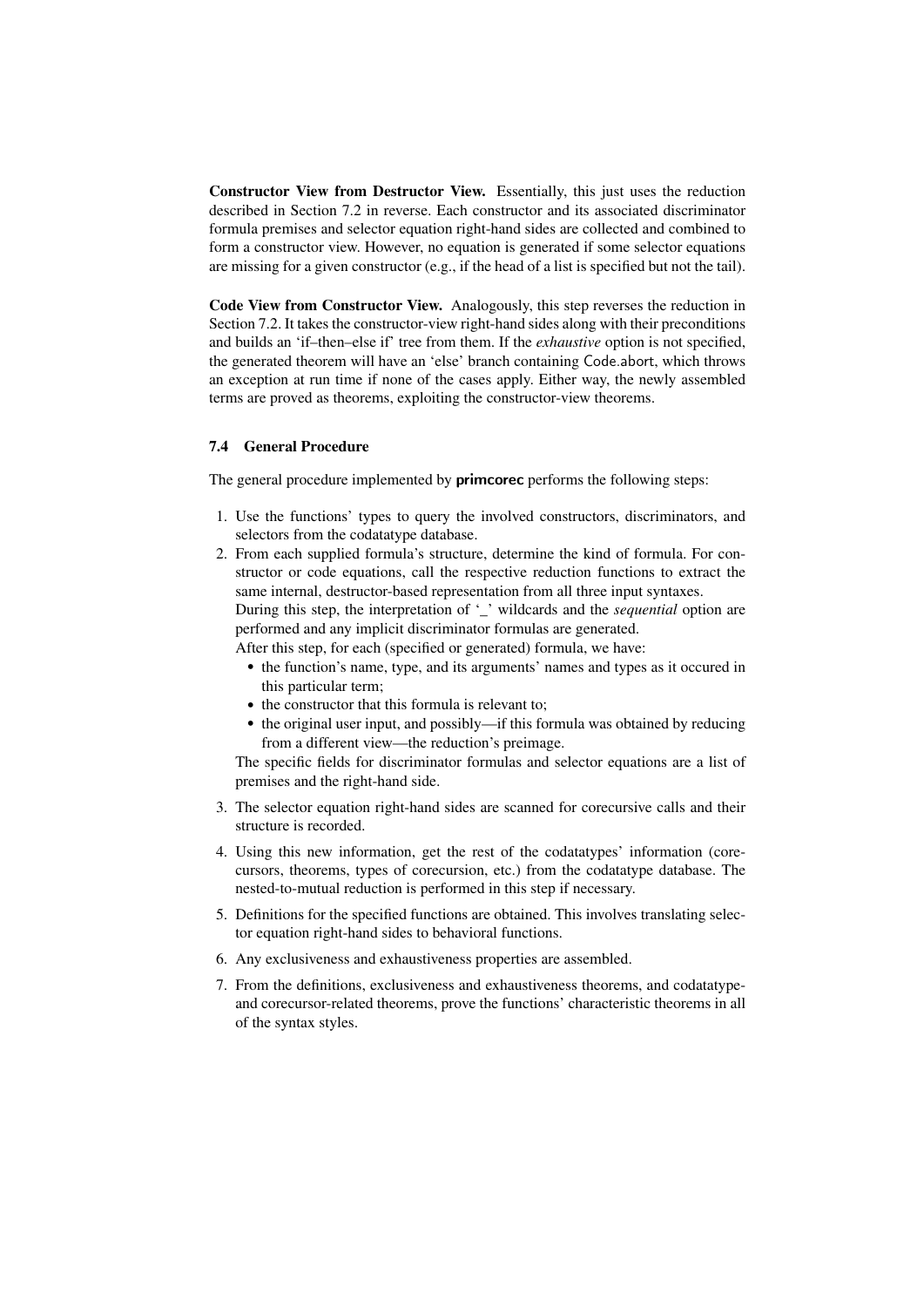## 7.5 Eliminating Corecursive Calls

Corecursion is simpler than recursion in at least one respect: Whereas primrec needs complicated logic to locate (direct and indirect) recursive calls, the syntactic restrictions that ensure productivity also ensure that **primcorec** knows where to find the corecursive calls. Since each constructor argument allows either mutual or nested corecursion, but not both, and a corecursive call must be the outermost function call in a selector equation right-hand side—except for 'if–then–else', 'case–of', and 'let–in'—it suffices to traverse the terms to determine for each leaf whether it is a corecursive call and, if so, replace it by a suitable argument of the behavioral function:

- If the constructor argument does not allow any corecursion, its selector equation right-hand side is converted to a behavioral function by  $\lambda$ -abstracting the function arguments.
- For mutual corecursion, we need to generate three behavioral functions: The predicate *s* ("stop?") is created by substituting either True for a noncorecursive leaf or False for a corecursive leaf; *e* ("end") is formed by replacing corecursive leaves by undefined; and *c* ("continue") is obtained by substituting undefineds for noncorecursive leaves and a tuple of the corecursive call's function arguments for corecursive leaves.
- For nested corecursion, the corecursor combines the "stop?–end–continue" construction into a single argument that returns a nested sum type whose branches correspond to a noncorecursive result or a corecursive call. The behavioral function is obtained by replacing a noncorecursive leaf *y* by map Inl *y*, where map is the nesting type's map function, and a nested corecursive call map ( $f \circ h_1 \circ \cdots \circ h_k$ ) *a* by map ( $\text{Inr} \circ h_1 \circ \cdots \circ h_k$ ) *a*.

Like for **primrec**, we assumed that the map function is a constant that takes a single function argument. In general, it may take several argument and have a more complicated structure.

# 7.6 Supporting Functions with No or Multiple Arguments

The corecursor takes only one argument *<sup>a</sup>* :: α. When defining a *<sup>n</sup>*-ary primitively corecursive function (where  $n \geq 0$ ), an *n*-tuple of arguments is passed to the corecursor corec  $κ$  and, consequently, the behavioral functions. The definition is curried:

 $\lambda x_1 ... x_n$ . corec\_ $\kappa (\lambda(x_1,...,x_n)...)(\lambda(x_1,...,x_n)...)(x_1,...,x_n)$ 

# 8 Conclusion

Isabelle's new (co)datatype package makes it possible to specify a large class of types using a convenient syntax reminescent of typed functional programming languages. The new primrec, primcorec, and primcorecursive commands complement the package by allowing users to specify arbitrary (co)recursive functions on the (co)datatypes.